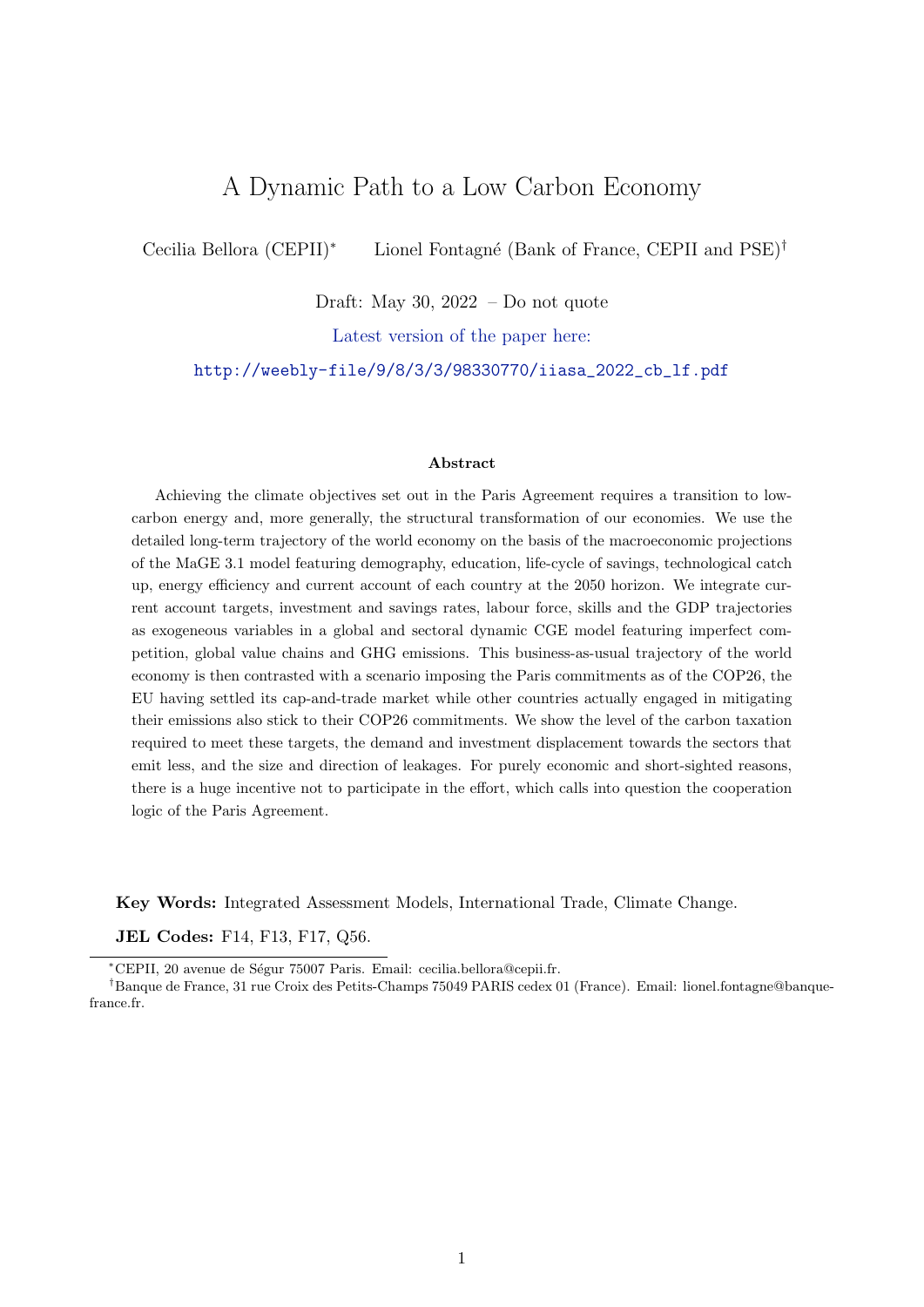## Introduction

Achieving the objective set out by the Intergovernmental Panel on Climate Change (IPCC) of global warming below 2 degrees Celsius above the pre-industrial average requires a transition to low-carbon energy and, more generally, a profound structural transformation of our economies.<sup>[1](#page-1-0)</sup> Then, tacking stock of the present level of ambition of the different countries, our question is "How will the implementation of the commitments made in the NDCs transform the economies engaged in mitigating their emissions?". Studying these changes requires first of all a detailed "business-as-usual" long-term trajectory of the economies. It is then on the basis of such a reference that the impacts of climate policies, and more generally of any long-term public policy, on the structure of economies can be studied through a counterfactual approach. We therefore proceed in two steps. First, we construct a long-term trajectory for the global economy up to 2040. Second, we analyse in detail the impacts of a transition to a more sustainable, less greenhouse gas (GHG) intensive economy, in line with the commitments made in the Paris Agreement and updated in November 2021, during the COP 26, with a focus on the "Fit for 55 package" of the European Commission.

The long-term trajectory is constructed on the basis of the macroeconomic projections of the MaGE model (Fouré, Bénassy-Quéré & Fontagné [2013\)](#page-21-0). This three-factor model (labor, capital and energy) details the working population by education level, age group and gender. It represents a dual process of international convergence of technological levels and energy efficiency. It includes a life cycle determining the level of savings according to the demographic pyramid and a Feldstein-Horioka mechanism determining the international mobility of capital. It consistently projects, for a sample of 170 countries, the GDP, the savings rate, the current account, and the energy efficiency up to 2050. In the following, we use the latest projections (2018-2050), based on up-to-date estimates (Fontagné, [Perego & Santoni](#page-21-1) [2021\)](#page-21-1).

These projections are the basis for the long-term trajectory of a dynamic general equilibrium model featuring Global Value Chains (GVCs) and emissions of GHG (Bellora  $\&$  Fouré [2019\)](#page-21-2). To proceed, we use the MIRAGE-VA model. It is a global, dynamic, multi-sectoral and multi-regional model, featuring a detailed representation of energy use. Specifically, as it is standard in energy-oriented models, energy is not considered as an intermediate consumption but directly substitutes with capital in the production function. In addition, energy is subject to independent productivity improvements, specifically calibrated. GHG emissions due to both energy use (carbon dioxide) and production

<span id="page-1-0"></span><sup>1</sup>This initial target has been reinforced in the 2022 IPCC report stating that "climate resilient development prospects are increasingly limited if current greenhouse gas emissions do not rapidly decline, especially if 1.5 degree Celsius global warming is exceeded in the near-term" [\(IPCC](#page-22-0) [\(2022\)](#page-22-0), summary for policy makers, p.35). The Paris agreement states aims to "substantially reduce global greenhouse gas emissions to limit the global temperature increase in this century to 2 degrees Celsius while pursuing efforts to limit the increase even further to 1.5 degrees."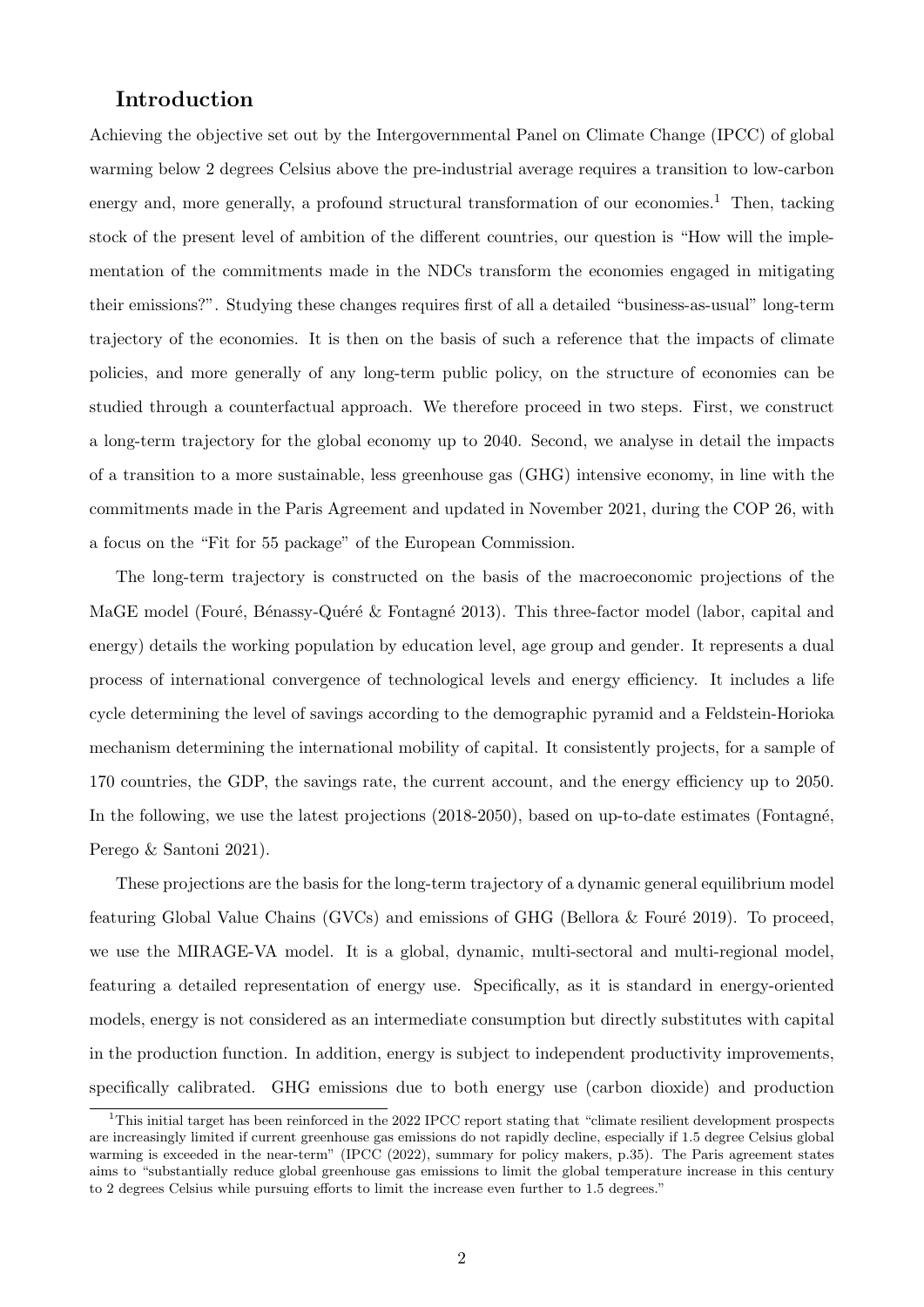processes (methane, nitrous oxide and fluorinated gases) are explicitly reported. The model also accounts for trade policies, based on highly disaggregated databases of the equivalents of tariff and non tariff protection, as well as climate policies, in particular cap and trade mechanisms. The model embeds an improved representation of value chains that, coupled to the results on emissions, allows to discuss in details the impacts on GHG leakage through international trade and on GHG footprints.

To build the business as usual (BAU) reference scenario in line with the macroeconomic projections, MIRAGE-VA integrates the current account targets, the investment and savings rates, the participation rates and skills and the GDP trajectories as projected by MaGE. It uses the same series as MaGE for the exogenous variables, i.e.demography from the UN central scenario as well as the international energy prices form the International Energy Agency (IEA). A first simulation is carried out to reconcile the two models, in which the Total Factor Productivity (TFP) is considered as an endogenous variable. Once the TFP trajectory is solved, in the counterfactual simulations, the TFP becomes exogenous again, imposed on MIRAGE, the GDP becoming endogenous. This BAU integrates the Brexit, an important issue when it comes to the functioning of the European Union (EU) Emissions Trading System (ETS).

The long-term trajectory thus constructed, without any policy shocks with respect to the base year of the GTAP 10.1 MRIO (2014), is of interest in itself. It details at the sector level and for each region the state of the World economy to 2050 based on the macroeconomic projections. It answers the following question: "Given what we know about the functional relationships between observables, what should be the economic trajectory of the different countries, all other things being equal, when their demographics, their education effort, and the price of energy vary at different rates over time?" MIRAGE-VA enriches the information taken from MaGE with sectoral information (trajectories of each sector relative to the others within each economy), with information on GHG emissions, at the sectoral and regional level and information concerning future trade patterns. Emission data are taken from the GTAP-E database and the satellite data on non- $CO<sub>2</sub>$  emissions also provided by GTAP.

The second step of our work is to compare this long-term trajectory with a counterfactual scenario in which the EU and the subset of countries actually engaged in abating their emissions meet their commitments under the Paris Agreement as of the COP26. This approach deserves to be substantiated. It would be excessively pessimistic to assume that only the EU is likely to be able to implement ambitious climate policies. But it would also be particularly optimistic to consider that all countries that have made commitments under the Paris Agreement will meet them. The choice of which countries meet their commitments is nevertheless an important issue, because it determines the cost that each country has to bear, given a given climate ambition, as well as, of course, the global level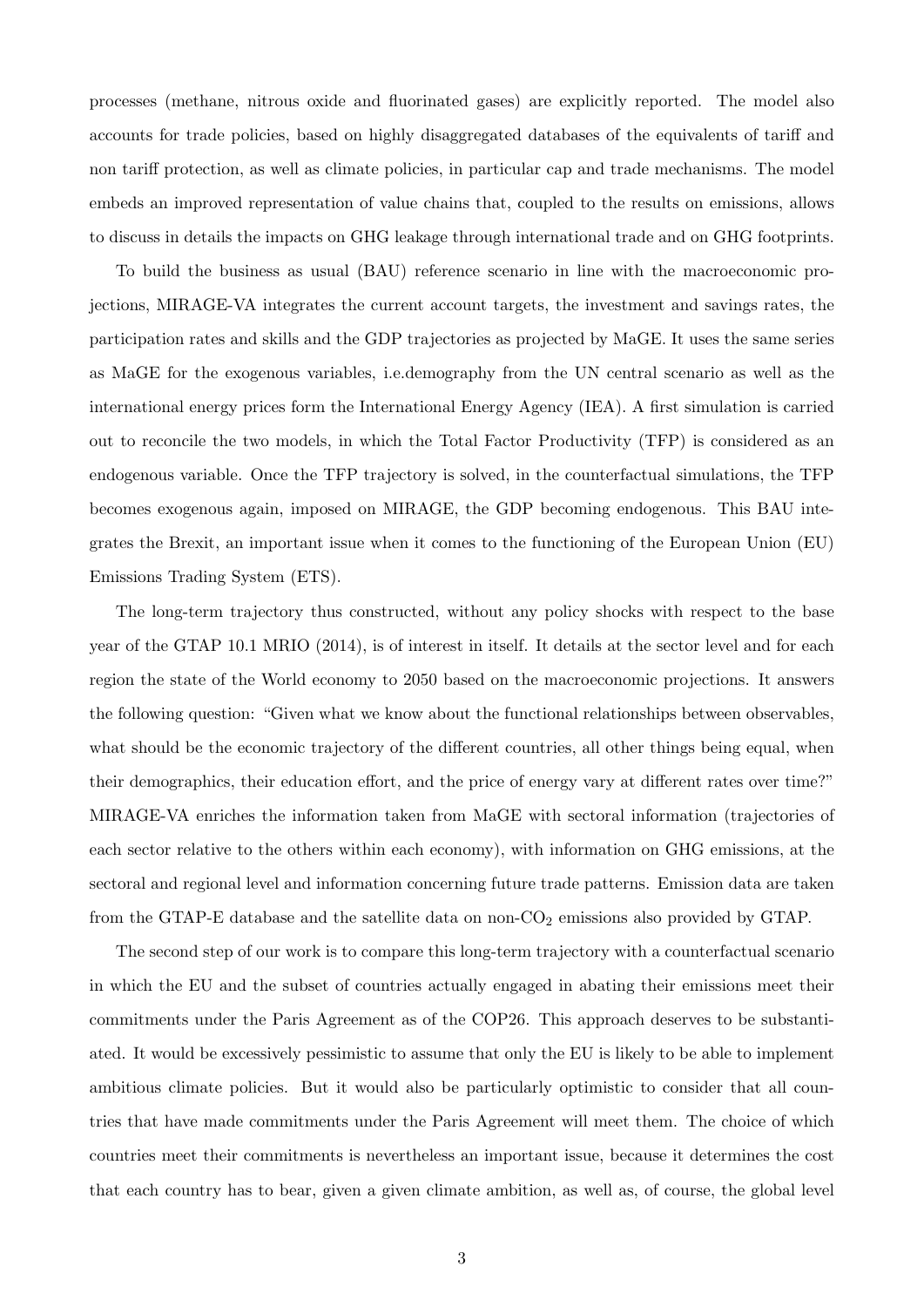of emissions. We assume that only those countries that have a national carbon price in 2021 have proven their commitment and consider the most up-to-date version of the commitments made under the Paris Agreement, i.e. the updates to the NDCs made at COP26, which took place in November 2021.

We translate all the considered commitments, whether formulated in absolute or in intensity terms or formulated with respect to a business as usual reference, in a relative reduction with respect to 2014, the base year in our simulations. We then apply this reduction linearly from 2014 to the horizon retained in NDCs. If this horizon occurs before 2040, which is the case for the majority of the commitments considered, we keep the commitment unchanged until 2040. Technically speaking, the commitments translate in a yearly cap on GHG emissions, imposed to each committed region of our regional aggregation, and the model then endogenously adjusts the level of a tax on GHGs to meet this target.

Lastly as far as the implementation of climate policies is concerned, the EU ETS put in place in 2005 deserves a special consideration. In order to reach the target of −55% of economy-wide emissions by 2030 set in the EU new NDCs (i.e. the "Fit for 55 package"), we consider two carbon taxes in the EU: one specific to the ETS, and one that applies to all other sectors and to final consumers. The cap imposed to the emissions of the sectors covered by the ETS is the one proposed by the Commission in July 2021, i.e. 61% in 2030 with respect to 2005. The level of the tax supported by sectors not covered by the ETS and by households is set to achieve the Paris target, conditional on the reductions undertaken in the ETS sectors. Our modelling integrates the phase out of free allowances on the ETS market as the carbon Border Adjustment Mechanism is progressively phased in over the 2026-35 period.

The paper provides detailed results about the following outcomes: (i) the level of the carbon taxation required to meet the targets as set in the most recent NDCs, (ii) the size of the demand and investment displacement towards the sectors that emit less, (iii) the change in the energy mix required to achieve the target emission reductions, (iv) the size and direction of leakages caused by the presence of large free riders and (v) a quantification of the changes in comparative advantages across countries and the resulting impacts on trade.

The remaining of the paper is organised as follows. The first section presents MaGE, the growth model used for macroeconomic projections. The second section presents MIRAGE-VA, the General Equilibrium model. The third section presents the results of our scenario implementing the commitments of the COP26 and of the Fit for 55 package. The last section concludes.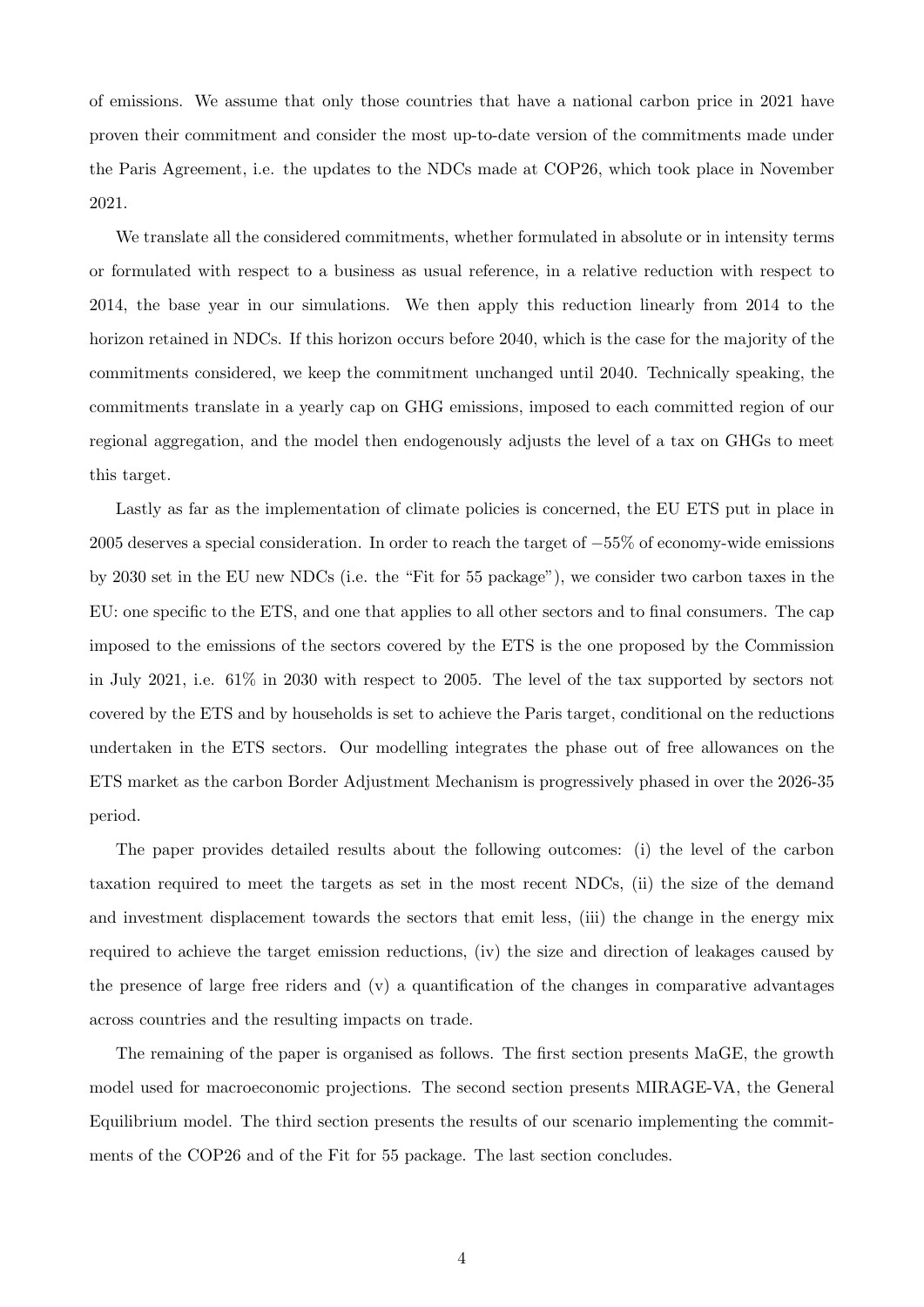## <span id="page-4-5"></span>1 The growth model

Building on the literature tackling long-term economic projections for the world economy ([\(Duval](#page-21-3) [& de la Maisonneuve](#page-21-3) [2010,](#page-21-3) [Johansson, Guillemette, Murtin, Turner, Nicoletti, de la Maisonneuve,](#page-22-1) [Bagnoli, Bousquet & Spinelli](#page-22-1) [2013,](#page-22-1) [Cette, Lecat & Ly-Marin](#page-21-4) [2017\)](#page-21-4) MaGE relies on the standard framework of conditional convergence [\(Barro & Sala-i Martin](#page-21-5) [2004\)](#page-21-5) and growth accounting [\(Easterly](#page-21-6) [& Levine](#page-21-6) [2001\)](#page-21-6) adapted to a three-factor model featuring energy. A constant nested elasticity of substitution function between energy and a (Cobb-Douglas) bundle of the two other primary factors – capital and labour – follow the preferred nesting of [van der Werf](#page-22-2) [\(2008\)](#page-22-2) is used. This nesting reads:

<span id="page-4-1"></span>
$$
Y_{i,t} = \left[ \left( A_{i,t} K_{i,t}^{\alpha} L_{i,t}^{1-\alpha} \right)^{\frac{\sigma-1}{\sigma}} + \left( B_{i,t} E_{i,t} \right)^{\frac{\sigma-1}{\sigma}} \right]^{\frac{\sigma}{\sigma-1}}
$$
(1)

with  $Y_{i,t}$  the GDP of country i at year t; A the TFP of the capital-labour bundle and B the energy efficiency.[2](#page-4-0)

This approach is similar to the one adopted by the Massachusetts Institute of Technology Emissions Prediction and Policy Analysis model – EPPA [\(Paltsev, Reilly, Jacoby, Eckaus, McFarland,](#page-22-3) [Sarofim, Asadoorian & Babiker](#page-22-3) [2005\)](#page-22-3). This allows us to differentiate between two different types of productivity, TFP (of labour and capital), and energy efficiency. Each functional relationship in the model is estimated on historical data going back to 1950 (for some series) and projected over the long term under the assumption that the behaviour and dynamics observed in the past will remain stable. This is a conservative assumption, especially for the shift in time of the technological frontier in terms of energy efficiency, insofar as the innovative effort in green technologies should rise with global warming and the price of carbon.

Substituting the optimality condition for energy,  $E$  in Eq. [1,](#page-4-1) GDP is projected as:<sup>[3](#page-4-2)</sup>

<span id="page-4-4"></span>
$$
Y_{i,t} = \left[1 - \left(\frac{B_{i,t}}{p_{E,t}}\right)^{\sigma-1}\right]^{\frac{\sigma}{1-\sigma}} A_{i,t} K_{i,t}^{\alpha} L_{i,t}^{1-\alpha}
$$
\n
$$
(2)
$$

MaGE departs from research aimed at translating Shared Socioeconomic Pathways (SSP) into economic scenarios.<sup>[4](#page-4-3)</sup>. There is only one a reference path of the world economy: MaGE can of course be used as a starting point for the construction of scenarios by amending certain parameters or exogenous factors (Fontagné, Fouré & Keck [2017,](#page-21-7) Dellink, Chateau, Lanzi & Magné [2017\)](#page-21-8) as to

<span id="page-4-0"></span> $^{2}\alpha$  is set to 0.3 and  $\sigma$ , recovered from MIRAGE, is set to 0.25.

<span id="page-4-3"></span><span id="page-4-2"></span><sup>3</sup>GDP of oil-producing countries is projected net of oil rents.

<sup>&</sup>lt;sup>4</sup>See the projections of the International Institute for Applied Systems Analysis (IIASA) [https://secure.iiasa.](https://secure.iiasa.ac.at/web-apps/ene/SspDb/dsd?Action=htmlpage&page=about) [ac.at/web-apps/ene/SspDb/dsd?Action=htmlpage&page=about](https://secure.iiasa.ac.at/web-apps/ene/SspDb/dsd?Action=htmlpage&page=about)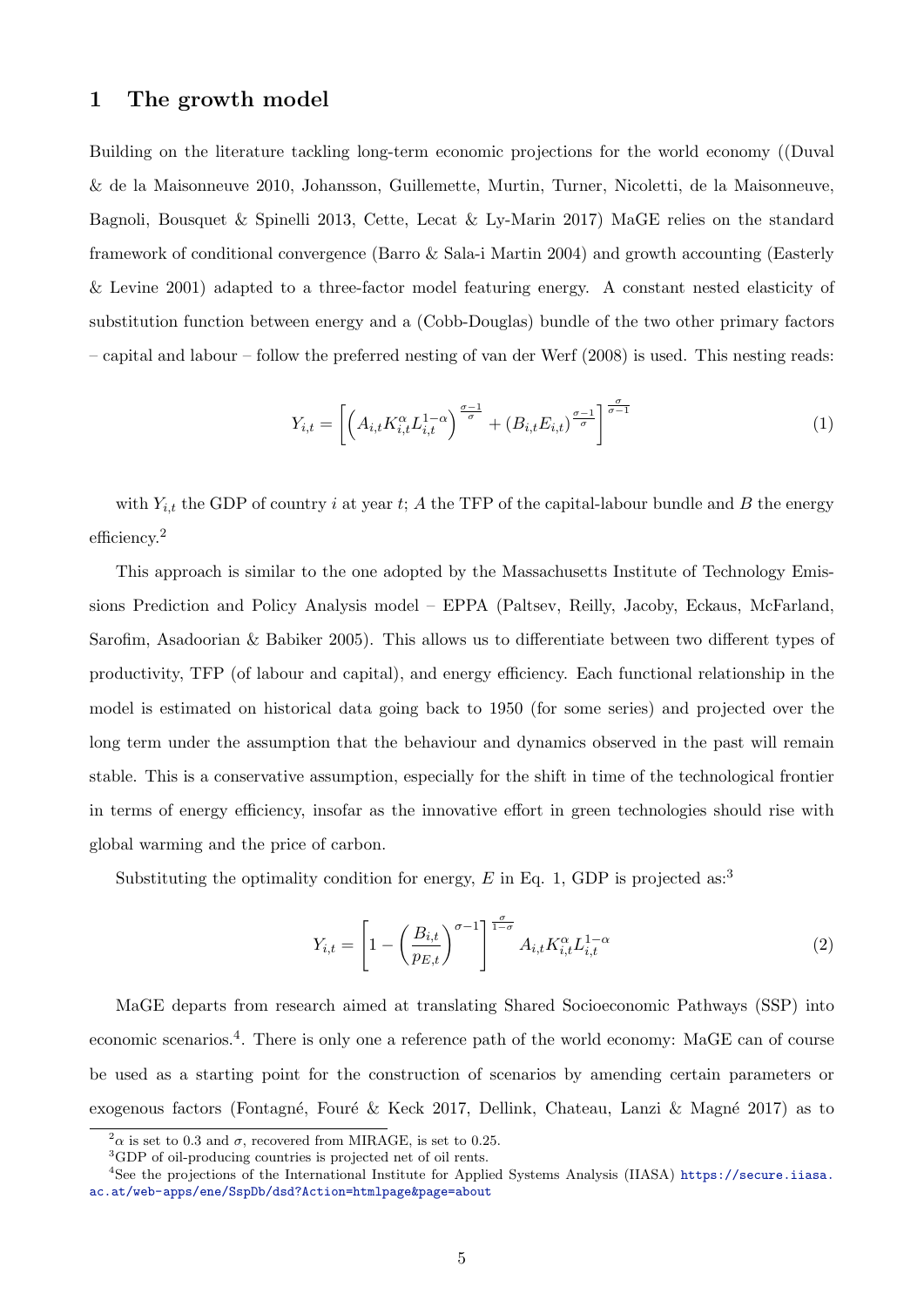translate their narrative into a quantitative modelling.[5](#page-5-0)

Concerning labour, we start from the UN central demographic scenario. The labour force consists of cohorts at five-year age intervals, and is defined as the active fraction of the population in each. We distinguish between male and female participation, the latter being a function of secondary and tertiary education. Educational attainment is a catch up process, projected for each level of education as a function of the speed of regional convergence with respect to the distance from the leader (the US in the data). The trajectory of the two types of labour in each region are imposed to the GE model.

Capital is accumulated in MaGE following a permanent inventory process with a depletion rate of 6% (same calibration as in MIRAGE-VA). Gross investment is a function of GDP and of the investment rate, which differs from the savings rate due to international capital mobility [\(Feldstein &](#page-21-9) [Horioka](#page-21-9) [1980\)](#page-21-9). This savings rate is projected according to the life-cycle hypothesis [\(Masson, Bayoumi](#page-22-4) [& Samiei](#page-22-4) [1998\)](#page-22-4). In such framework the current account of each country at each date is simply the difference between savings and investments: it taken as an exogeneous variable in the first step of MIRAGE-VA.

Two variables remain to be defined: the TFP of the labour-capital bundle and the energy efficiency. TFP projections in MaGE are based on the estimation of a catch-up model [\(Nelson & Phelps](#page-22-5) [1966\)](#page-22-5), in which the speed of convergence to the efficiency frontier is driven by the secondary and tertiary education attainment of the catching country. This TFP helps in projecting the GDP in MaGE but is retrieved in the first step of MIRAGE-VA in order to make the GE and the macro model consistent.

Differently, energy efficiency  $B_{i,t}$  is given fy the fo.c. of a firm maximization problem: as suggested by Eq. [1,](#page-4-1)  $B_{i,t}$  is a function of  $E_{i,t}$  and  $Y_{i,t}$  (the inverse energy intensity of the value added), of the price of energy, and of the elasticity of substitution  $\sigma$ .  $B_{i,t}$  enters as a component of the energy productivity of MIRAGE-VA, combined with the relative price of energy with respect to capital, the elasticity of substitution between capital and energy, and the TFP of the broad sectors (agriculture, manufacturing, services). Energy efficiency is retrieved using a double catch-up model with respect to the energy-efficiency frontier and the income frontier. For the projections at each time point, this double catch-up approach also includes the average energy efficiency of the preceding five-year window in such a way as to capture the momentum of gradual adoption of more energy efficient technologies.

The last variable of Eq[.2](#page-4-4) needed for projection is the price of energy: it is taken from the projections

of the IEA.[6](#page-5-1)

<span id="page-5-0"></span><sup>5</sup>The Econmap database provides the MaGE projections of the baseline scenario used here, as well as five SSP scenarios.

<span id="page-5-1"></span><sup>6</sup>EIA data on Real Petroleum prices: Crude oil, Brent Spot, Reference price AEO 2020-2019 /b from 2019 to 2050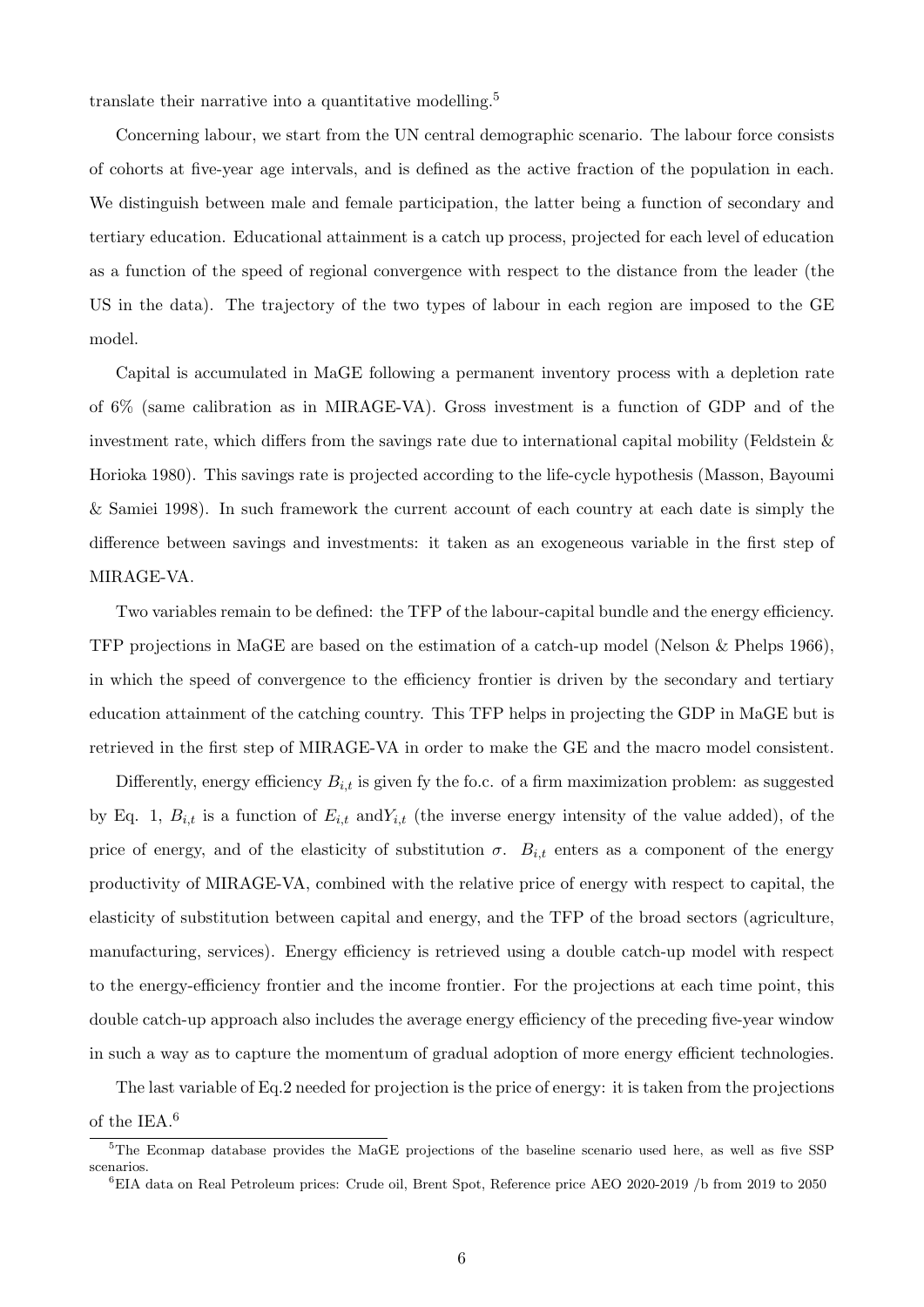#### 2 The General Equilibrium model

MIRAGE-VA (Bellora  $&$  Fouré [2019\)](#page-21-2) is a multi-sector and multi-region computable general equilibrium model of the world economy that aims to assess the impact of trade policies and the interactions between trade and climate change. It innovates by featuring GVCs and an improved representation of GHG emissions.[7](#page-6-0)

#### 2.1 Overall setup

In the model, firms interact either in a monopolistic competition (a number of identical firms in each sector and region compete one with another and charge a markup over marginal costs) or in a perfect competition framework (a representative firm by sector and region charges the marginal cost), depending on the sector that is considered. Production combines value-added plus energy and intermediate consumption, while demanding five primary factors (labor with two different skill levels, capital, land, natural resources), fully employed.

In each region, a representative consumer gathers households and the government. It maximizes its utility under its budget constraint. This representative agent saves a part of her income and spends the rest on commodities, according to a LES-CES functional form.

Trade is represented with two different Armington structures, one for final consumption and one for trade in intermediates. This double structure explicitly accounts for GVCs. In both structures, domestic and imported goods are imperfectly substitutable, as are imported goods from different origins.<sup>[8](#page-6-1)</sup> What the double Armington structure indeed captures is the difference in the preferences in the base year for a given sector (e.g. Vehicles) since, for instance, the share of imports coming from a given country is not the same whether they are of final (e.g. cars) or intermediate goods (e.g. components). Furthermore, it allows to apply policy shocks differentiated by the use of goods. Trade can be impacted by a wide range of measures, systematically differentiated according to the use of the affected goods. We explicitly consider tariffs and export taxes. Trade restrictiveness of non-tariff measures (NTMs), both on goods and on services, is also taken into account, under three possible different forms: tariff equivalents, export tax equivalents and iceberg costs. International

<span id="page-6-0"></span><sup>7</sup>MIRAGE stands for Modelling International Relationships in Applied General Equilibrium. MIRAGE-VA is the extension of MIRAGE-e documented in Fontagné, Fouré & Ramos [\(2013\)](#page-21-10) that did not differentiate the demand of goods according to their use, whether for final or intermediate consumption, and that did not consider GHGs other than carbon dioxyde produced by burning fossil energies. More information on the version used here is available on the MIRAGE wiki: <https://wiki.mirage-model.eu>. The initial version of MIRAGE, which did not feature emissions of GHG, is documented in [Decreux & Valin](#page-21-11) [\(2007\)](#page-21-11).

<span id="page-6-1"></span><sup>8</sup>Elasticities of substitution across origins do not differ according to the use of goods, meaning that we actually assume that the behavior of an importer is the same whatever the kind of good (for final or intermediate use). These elasticities were structurally estimated by Fontagné, Guimbard & Orefice [\(2022\)](#page-21-12). They are higher than the elasticity of substitution between domestic and foreign goods.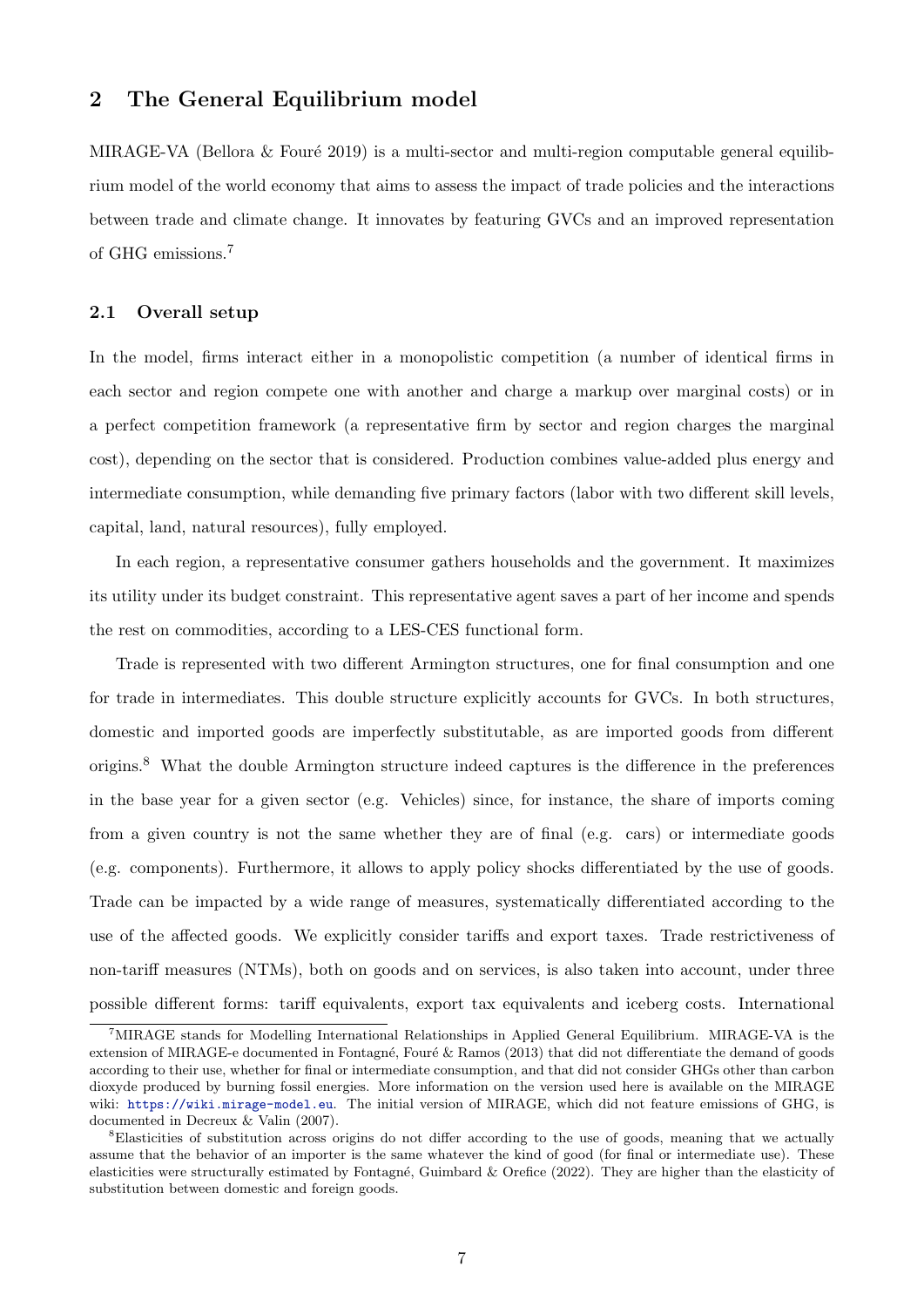transportation is explicitly modelled: transportation demand is ad volumen, it can be satisfied through different transport modes, supplied by different countries.

Finally, MIRAGE-VA is a recursive dynamic model: agents optimize their choices intra-temporally and the model is solved each year until the last year considered in the simulation. A putty-clay formulation captures the rigidity in capital reallocation across periods: the stock of capital is immobile, while investments are allocated each year across sectors according to relative return rates. In other words, structural adjustments result from the inertial reallocation of the stock of capital via depreciation and investment.

The model is calibrated using the GTAP 10.1 MRIO database, that features a decomposition of trade in goods and services by final or intermediate use that is consistent with GTAP 10.1 standard database.<sup>[9](#page-7-0)</sup> The 10.1 release of the GTAP database features 2014 as the last reference year. It represents the world economy considering 65 sectors in each of the 147 regions of its geographic decomposition. We aggregate this data into 23 sectors and 28 regions or countries (see Tables [A1](#page-23-0) and [A2](#page-24-0) in the Appendix for the detailed aggregations).

#### 2.2 The dynamic baseline in MIRAGE-VA

We build the BAU using the macroeconomic projections of the MaGE model (disseminated as the Econmap 3.1 database). A series of outputs of MaGE are imposed to MIRAGE-VA, while a series of exogenous variables are common to the two models. The exogeneous variables common to the two models are: demography from the UN central scenario by age bin of five years and the oil price as projected by the IEA. The GE model also embarks the projected price of gas and coal (IEA projections) as exogeneous variables in this first step. Availability of natural resources is made consistent with the demand for energy in the MIRAGE-VA and the prices of energy set as exogeneous. These stocks of natural resources are exogeneous in the second step, described below. Concerning MaGE outputs, MIRAGE-VA imports from MaGE, for each year and country, the GDP , the labour force (participation rate by gender  $\times$  demography), the education level (transformed into the two level of skills of GTAP), the volume of investment (to be allocated across sectors), the energy efficiency and the current account. Endogeneous TFP in MIRAGE-VA makes the two models consistent at

<span id="page-7-0"></span><sup>&</sup>lt;sup>9</sup>Since the goods traded in the former versions of GTAP were aggregated within sectors over numerous HS-6 products categories, a given resulting sector provided the same category of good to final consumer and to other sectors that use it as an intermediate product. Combining COMTRADE and the Broad Economic Categories of the UN, GTAP MRIO fixes this problem: each bilateral flow in a GTAP sector is split into final and intermediate use. The outcome is a database of value of imports of commodities purchased by sectors (intermediate), households (final), government and investment (final), by source and destination country/region, at market, agent and world prices. Notice that although the database also provides the tariffs aggregated along the same dimensions, we do not rely on the latter as we proceed with our own aggregation of the MAcMap HS6 database. Since tariffs differ by HS6 category, with a simple combination with the BEC classification, followed by an aggregation at the GTAP sector level, for each GTAP sector we obtain tariffs differentiated by main use of the output of the sectors, as well as by the source and destination of the good.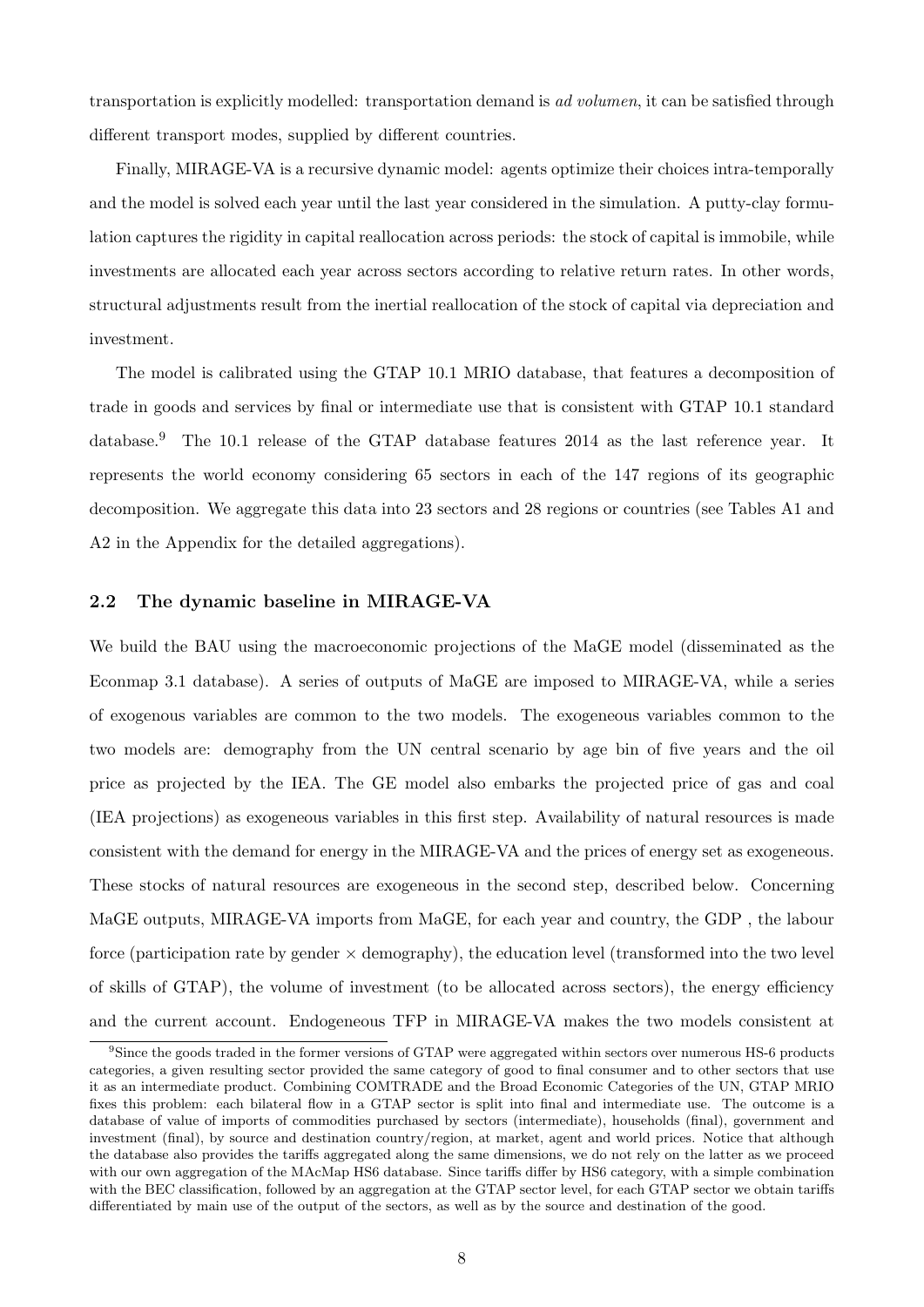each date, in a first step, recursively. More precisely, the endogenous variable is the TFP in the manufacturing sector conditional on the agricultural TFP (exogenous) and on a constant difference in TFP between manufacturing and services. This first step is coined "Baseline Step 1" in Figure [1.](#page-9-0)

The second step of the construction of the BAU is to enforce different policies in MIRAGE-VA, while keeping TFP and natural resources now exogeneous, at the levels set in the first step. Consequently, GDP, investment, energy prices are now endogenized. In this second step, we also represemt in a stylized way a sof Brexit, since it plays an important role in the decoupling of the UK climate policy from the one of the European Union. [10](#page-8-0) Noticeably, neither the Paris agreement nor the ETS are present in this baseline.<sup>[11](#page-8-1)</sup>

The third step is the policy experiment. Countries that have introduced a national carbon market by the end of 2021 are assumed to be sufficiently committed to mitigating their GHG emissions to meet their NDC unconditional targets (as of COP26). Such treatment indeed introduces a constraint in terms of geographic aggregation of the model: regions of the world economy must be consistent in terms of their NDCs (and in terms of their actual implementation).<sup>[12](#page-8-2)</sup> EU 27 and China deserves a special treatment in our third step, as far as their climate policies are concerned. Details are provided in the following section.

#### 2.3 The GHG emissions

To account for GHGs emissions, MIRAGE-e explicitly considers the consumption of five energy goods (electricity, coal, oil, gas, refined petroleum). In firms' consumption, the bundle of these five goods substitutes with capital, in the value added structure, instead of substituting with intermediate consumptions. Within the energy bundle, oil, gas and refined petroleum are more substitutable than coal or electricity. To avoid unrealistic results, energy production sectors other than electricity deserve a special structure: a constant Leontief technology is assumed, to avoid, for instance, to produce refined petroleum from gas and electricity.

Figure [2](#page-10-0) shows the nesting of the CES and Leontief functions used to represent the production function of industrial goods that are not considered as energy intensive and of services.

Improvement in energy productivity is embedded, at the level of the capital-energy bundle, its growth follows the growth rate of the energy efficiency projected by the MaGE model (see above,

<span id="page-8-0"></span> $10$ We represent a soft Brexit by leaving the tariffs applied by the UK and the EU unchanged, while increasing their bilateral NTMs to halve the preferential access of the UK to the EU market, and reciprocally. At this stage, we do not consider any other update in trade policies after 2014.

<span id="page-8-1"></span> $11$ On may be concerned by the absence of the EU ETS from the baseline. This is on purpose, as we are interested in the economic impact of the Fit for 55 package. In 2014 the price of allowances on the EU ETS was close to zero (e.g. 4.59 euro en January 6th and most of the allowances were free, with the exception of electricity generation.

<span id="page-8-2"></span> $12$ The regional aggregation in GTAP 10.1 imposes slight departures from this consistency for certain "Rest of" regions. We also aggregated a couple of small size economies to larger groups for computational purposes.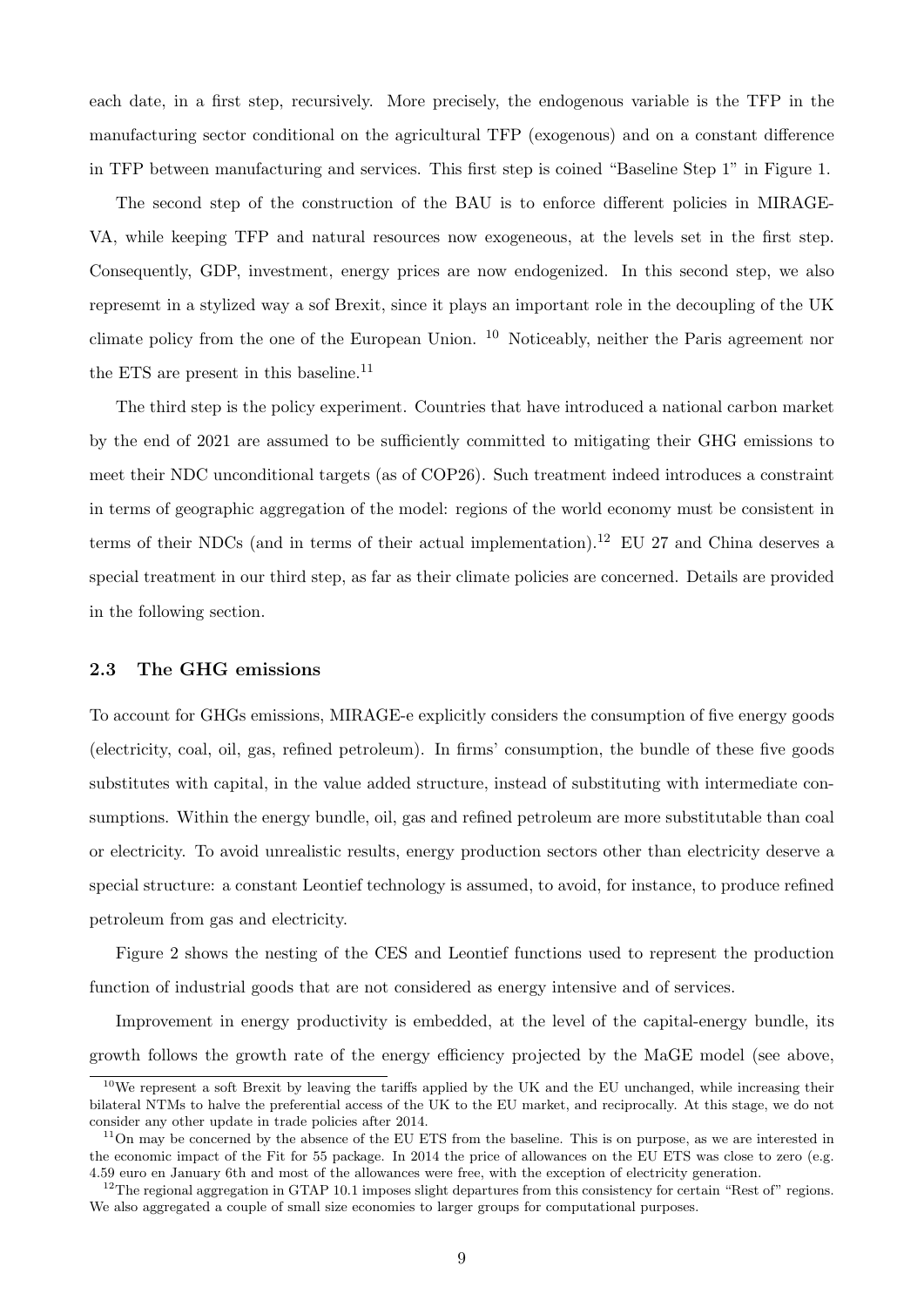

<span id="page-9-0"></span>

Section [1\)](#page-4-5).

Endogenous technical progress is also present in the model. It is implicit, as producers can substitute capital for energy when they renew their capital stock, according to a nested CES production function. Given the depletion rate used in MIRAGE, this leaves the possibility of renewing 90% of the installed equipments at the 2040 horizon considered here. This mechanism, which mimics a technical progress induced by the increase in the carbon price, limits endogenously the increase in this latter price.

Carbon dioxyde emissions are proportional to the consumption of the energy goods corresponding to fossil energy (coal, oil, gas, refined petroleum), based on fixed parameters determined in the initial year. They arise from the intermediate consumption (use in manufacture production processes) as well as the final consumption (e.g. domestic heating fuel) of fossil fuels.

GHGs other than carbon dioxyde, namely nitrous oxyde, methane and fluorinated gases are considered as emitted during the production process. More precisely, these three GHGs are treated as production factors within the production functions. Their position in the production function, i.e. their relative substitutability with respect to other factors and intermediate consumptions, varies across sectors, following [Hyman, Reilly, Babiker, De Masin & Jacoby](#page-22-6) [\(2003\)](#page-22-6) (see details in Appendix ??). Their substitution elasticity is taken from the literature.

The climate policy instrument present in our framework is a tax on GHG emissions, which is GHG-sector-region and time specific. It can be interpreted as the shadow price of the regulations aiming at curbing the emissions. This is how countries implement their unconditional commitments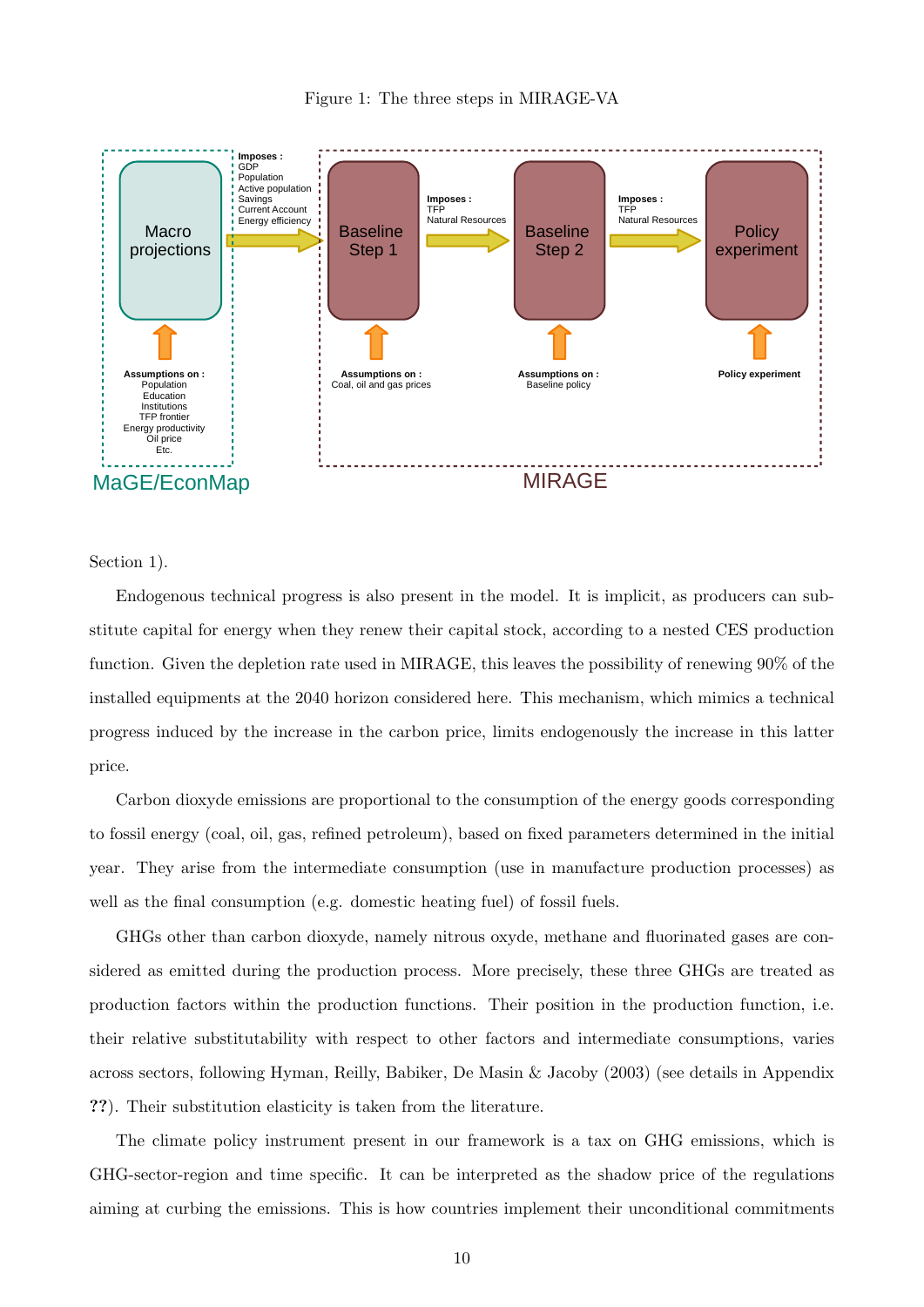

<span id="page-10-0"></span>Figure 2: Structure of the production function for manufacture sectors and services in MIRAGE-VA

in the Paris Agreement. The level of the tax is calculated endogenously in order to respect the target imposed on the GHG emissions of each country: an upward pressure on the emissions increases the tax so as to respect the cap defined by the NDC, at each date.

Two exceptions to this general framework are worth mentioning. First, for the EU, a separate tax that mimics the cap-and-trade carbon market is calculated endogenously for industries participating in the EU ETS.<sup>[13](#page-10-1)</sup> More specifically, in order to reach the target of  $-55\%$  of economy-wide emissions by 2030 set in the EU new NDCs, we consider in our simulation one specific tax to the ETS, and one that applies to all other sectors and to final consumers. The cap imposed to the emissions of the sectors covered by the ETS is the one proposed by the EU Commission in July 2021, i.e. 61% in 2030 with respect to 2005. The level of the tax supported by sectors not covered by the ETS and by households is set to achieve the Fit for 55 target, conditional on the reductions undertaken in the

<span id="page-10-1"></span><sup>&</sup>lt;sup>13</sup>The ETS market actually concerns the EU Member States and a few other countries. Norway (the ETS represents only a small part of the taxation of this country), Liechtenstein and Iceland. The United Kingdom left the ETS during the Brexit and now implements its own system to reach its commitments. Our modelling restrains the European ETS only to EU27 members. Norway, Liechtenstein and Iceland implement their commitments but in a parallel system, not connected to the EU ETS.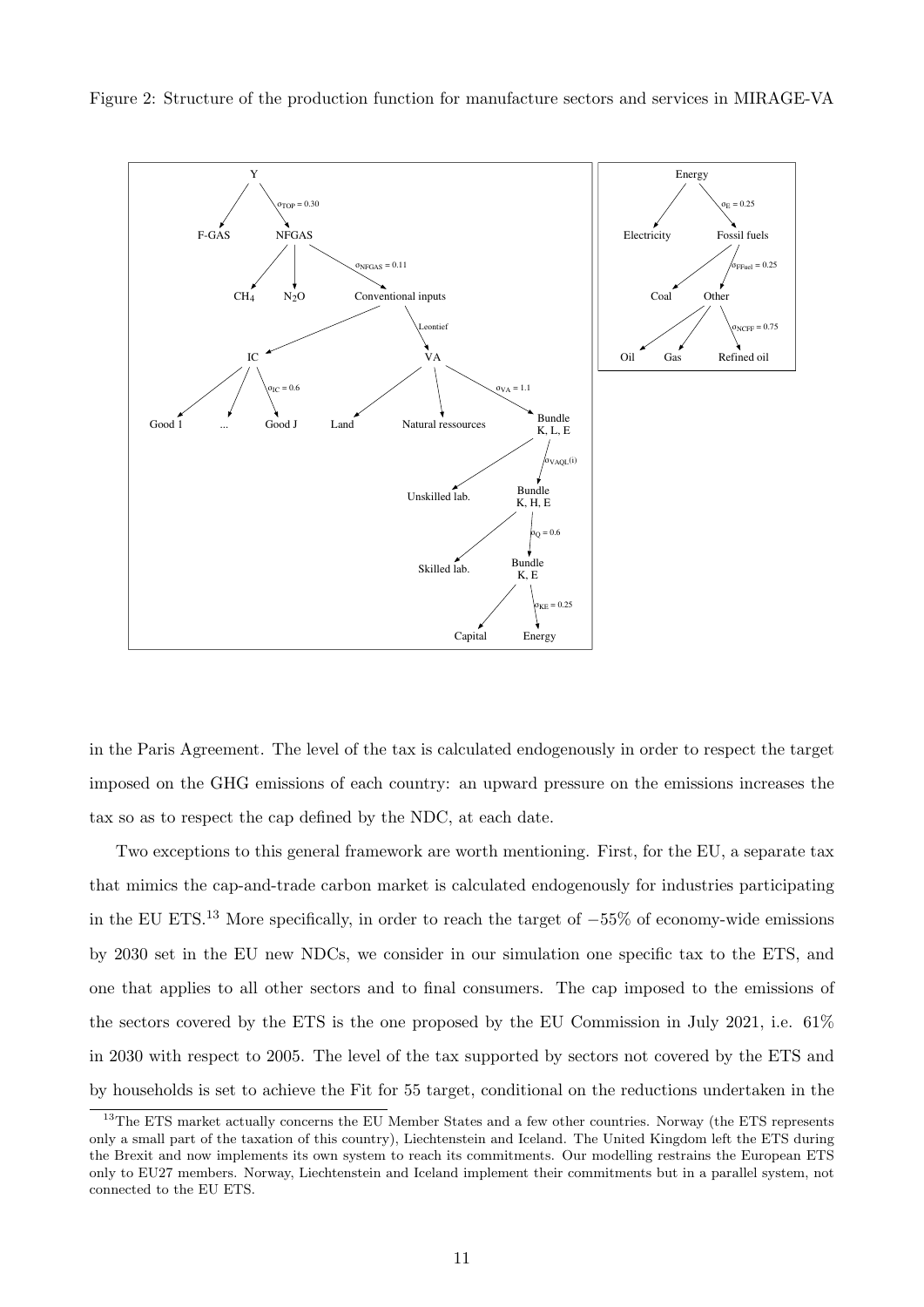ETS sectors. Finally, we represent the free allowances allocated to some sectors among those covered by the ETS. Over the period 2013-2020, 57% of the allowances on the ETS were auctioned, while the remaining 43% were freely allocated to sectors "deemed to be exposed to a significant risk of carbon leakage".[14](#page-11-0)[15](#page-11-1) Free allowances are phased out when CBAM is introduced in our scenario.

Second, the level of the tax is imposed exogenously in the case of China: it is determined by applying the rate of increase observed in the ETS market to the price of allowances in the Chinese carbon market at the end of 2021. China announced the implementation of its national carbon market two days after the presentation of the Fit for  $55$  package by the European Commission. Such announcement made in July 2021 is a sign of good will, however counterbalanced by the low level of the carbon price recorded on the Chinese national market (on average, USD 7 per ton in 2021), which is not sufficient to reach the targets announced in the Chinese NDC – hence the specific treatment adopted for China.[16](#page-11-2)

For all other countries we consider all the unconditional commitments, and disregard conditional ones, as reported in the National Determined Contribution interim registry of the United Nations Framework Convention on Climate Change (UNFCC) at the COP26.<sup>[17](#page-11-3)</sup> We add here another important restriction, to stick to the spirit in which the European Commission conceived the CBAM, i.e. considering that its trading partners have developed climate policies which lack of ambition. We consider that only those countries that have already implemented, by the end of 2021, a national carbon market are going to fulfill the commitments they have taken in the Paris Agreement. We therefore assume that those countries that have not priced nationally the carbon they emit will not be able, or will not have the political willingness, to reach their target in terms of GHG emission reduction. Based on the Carbon Pricing Dashboard developed by the World Bank,<sup>[18](#page-11-4)</sup> only 17 countries other than EU had national carbon pricing systems in 2021: Argentina, Canada, Chile, Colombia, Iceland, Japan, Kazakhstan, Korea, Mexico, Montenegro, New Zealand, Norway, Singapore, South Africa, Switzerland, United Kingdom and Ukraine.<sup>[19](#page-11-5)</sup>

We translate all the considered commitments, whether formulated in absolute or in intensity terms or formulated with respect to a business as usual reference, in a relative reduction with respect to

<span id="page-11-0"></span><sup>&</sup>lt;sup>14</sup>Directive 2003/87/EC provides this general principle of free allowances to some specific sectors. Then, the Commission Decision 2014/746/EU determines the list of the sectors deemed as exposed to leakage for the period 2015 to 2019.

<span id="page-11-1"></span><sup>&</sup>lt;sup>15</sup>Considering the aggregation retained in our simulation exercise, we consider that all sectors covered by the ETS but the power generation benefit from free allowances. This is represented in the model as these sectors paying a reduced carbon price, while the power generation sector fully pays for the GHGs it emits.

<span id="page-11-2"></span><sup>&</sup>lt;sup>16</sup>This results in the reduction of China's GHG emissions by  $15\%$  in 2040.

<span id="page-11-3"></span><sup>&</sup>lt;sup>17</sup>We represent the commitments as reported in the NDC register at the end of December 2021.

<span id="page-11-5"></span><span id="page-11-4"></span><sup>18</sup>[https://carbonpricingdashboard.worldbank.org/map\\_data#price](https://carbonpricingdashboard.worldbank.org/map_data#price)

<sup>&</sup>lt;sup>19</sup>South Africa made conditional commitments, and as such is not considered in our simulations as implementing a carbon pricing scheme.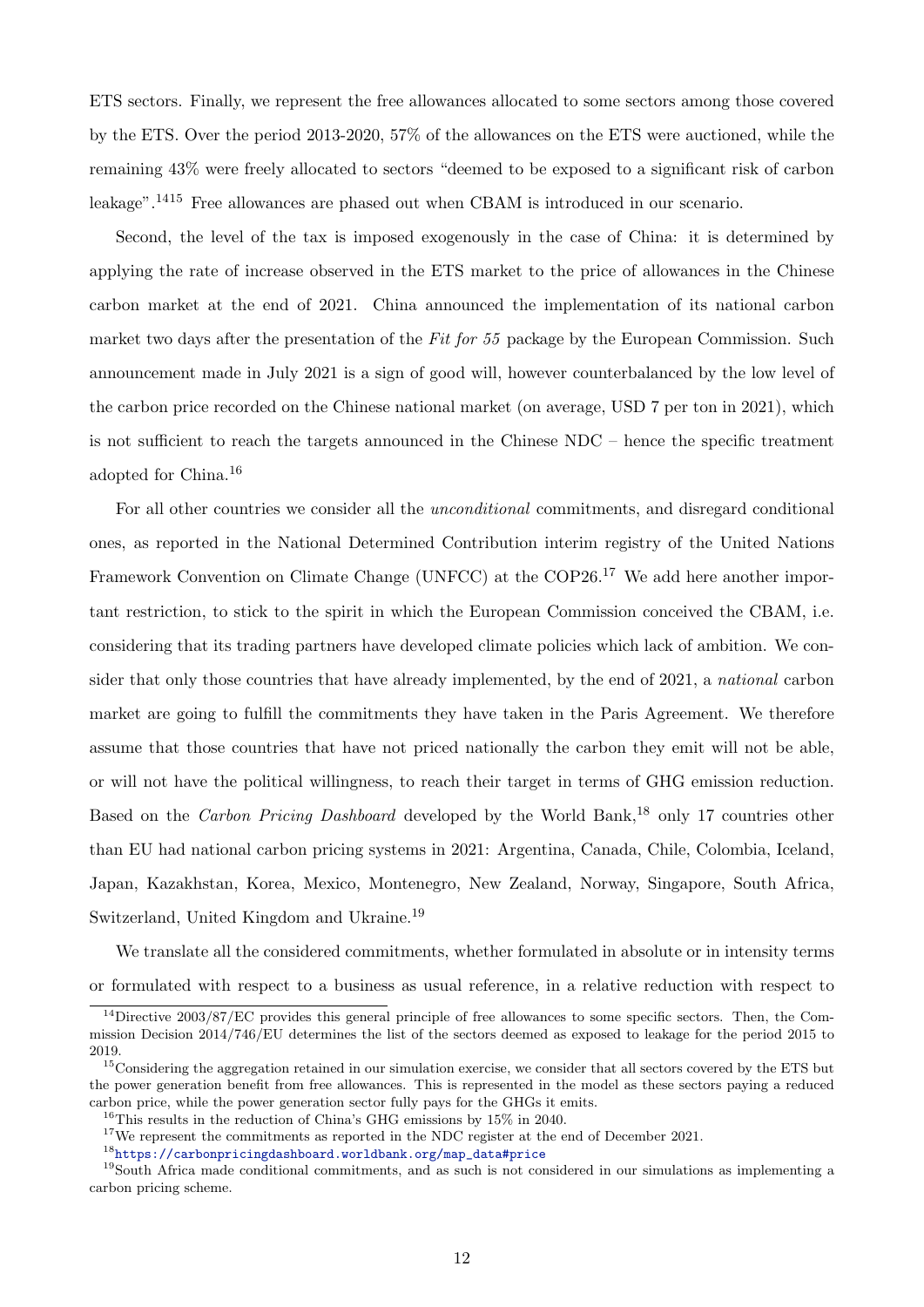2014, the base year in our simulations. We then apply this reduction linearly from 2014 to the horizon retained in NDCs. If this horizon occurs before 2040, which is the case for the majority of the commitments considered, we keep the commitment unchanged until 2040. Technically speaking, the commitments translate in a yearly cap on GHG emissions, imposed to each committed region of our regional aggregation, and the model then endogenously adjusts the level of a tax on GHGs to meet this target.<sup>[20](#page-12-0)</sup> In other words, we consider here that countries fulfill their commitments based on a cap-and-trade system, while they are actually free to choose the policy instruments they prefer. As far as the CBAM is concerned, consistently with the European planned CBAM, only exporting countries that have introduced a national carbon market will be allowed to deduct this price from the compensation at the border. In other words, the implicit price of carbon regulations is not integrated in the calculation of border adjustment.

Unless otherwise specified, emission data are taken from the GTAP-E database and the satellite data on non- $CO<sub>2</sub>$  emissions provided by GTAP.

#### 3 Results

What are the environmental and economic consequences of the COP26 NDCs implemented by a limited number of participating countries, combined with the European Fit for 55 package? The answer is intuitive: the countries that are making the most significant efforts to reduce their greenhouse gas emissions will bear most of the cost of participating in the preservation of a global public good. They will also dramatically reshape the structure of their economies, reallocate resources and deplete capital. All of this should lead to a sharp reduction in their emissions, the objective of this policy, but at what may be a significant economic cost. On the other hand, countries that do not comply with their NDCs will benefit from carbon leakage, which will support their brown industries and increase their emissions, while suffering from reduced demand from more ambitious countries. The outcome of these two forces is an empirical question. We now put numbers to these mechanisms and show the diversity of economic and environmental outcomes for different countries and regions.

#### 3.1 A world with no climate policy

Our BAU is a world growing as projected by MaGE, meaning with demography, capital accumulation, technical progress, energy efficiency as above described, without engaging policies aiming to reduce

<span id="page-12-0"></span> $^{20}$ By construction, the GHG cap is *always* reached in our setup, it is not possible to be more virtuous than planned in the NDCs. Unless differently specified, the carbon tax covers all the emissions, included those due to the burning of fossil fuels by final consumers, with the exception of the emissions caused by the transportation of international freight, which are excluded from the Paris agreement. China is not considered here, as we assume a time-varying exogenous carbon price rather than a fixed cap.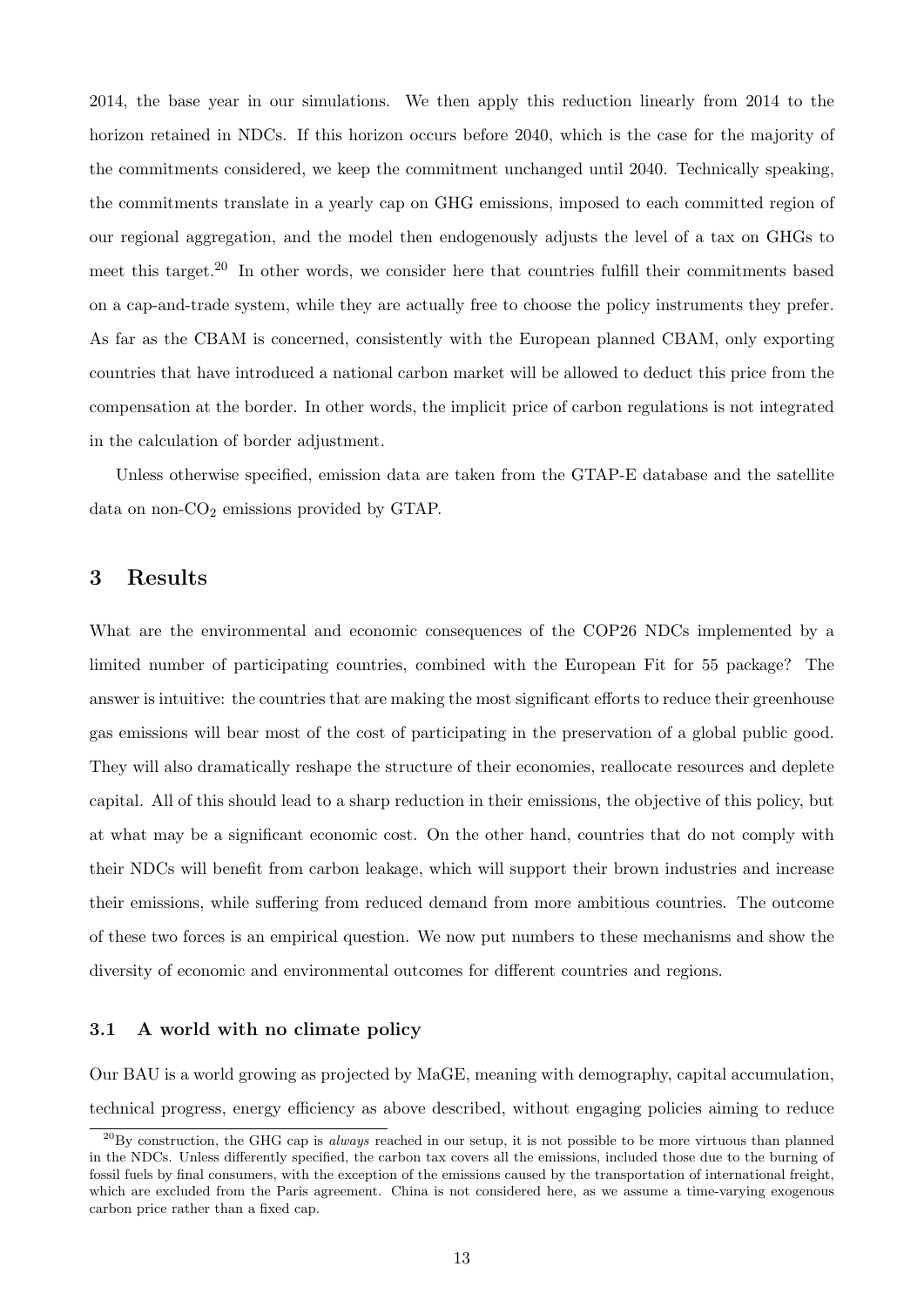GHG emissions. Greenhouse gas emissions will increase due to the overall growth of the world economy, and the increasing share of the least energy efficient economies in world GDP. They will decrease due to the substitution of capital (with embodied technical progress) for energy as the price of oil rises, and the structural transformation of the most advanced economies away from brown goods.

The net macroeconomic outcome of these different forces is shown in Table [1](#page-14-0) comparing the world economy in 2014 (our starting point) and 2040. Each block of columns is giving the share of each country or region in the total of the World economy in 2014 and 2040 for respectively GDP, exports, imports and GHG emissions. Countries and regions are ranked by decreasing order of their GDP in 2014. The first two columns illustrate the expected and well-documented shift in the centre of gravity of the global economy towards Asia. In 2014, the United States accounted for 21.9% of global GDP, and China for 13.3%. By 2040, these relative positions are expected to be reversed, with China accounting for 26.7% and the United States 15.7%. India is to become the third economy by its size in 2040, with 8.3% of the World GDP, if we do not consider the EU as one entity. A similar development leads to a decline in the EU27's share of world GDP from 20.1% to 12.0%. As a consequence of gravity forces driving international trade, the EU will see its share in world trade declining from 30% to 20% over the period considered.

The most interesting part of this exercise is to examine the trajectory of the global economy beyond GDP, looking in particular at emissions, the focus of our study. Comparing the shares in global GDP and global emissions highlights the initial difference in emissions intensity between the three main players: the US contributes 21.9% of global GDP in 2014 but only 14.8% of emissions. The difference is even more striking for the EU (20.1% and 8.9% respectively). In contrast, China's share of global emissions is much larger than its share of GDP in 2014 and is expected to remain so in 2040, despite an improvement. The same applies to India.

The environmental consequence of such a reorientation of the world economy towards the least energy-efficient large economies, together with the steady growth of other countries due to demography, capital accumulation and technical progress, is the non-sustainable increase in GHG emissions shown in the Figure [3.](#page-15-0) This conclusion, consistent with the repeated alarming reports of the IPCC, points to the necessity of determined action to mitigate GHG emissions. As the Paris Agreement was signed in 2015, we now have enough distance to assess its effects, bearing in mind that not all countries have committed themselves with the same determination to their NDCs. We will do so in the next section by assuming that the EU implements its Fit for 55 plan, while only those countries that had committed to carbon pricing at the national level in 2021 will manage to achieve their decarbonisation targets at the 2040 horizon.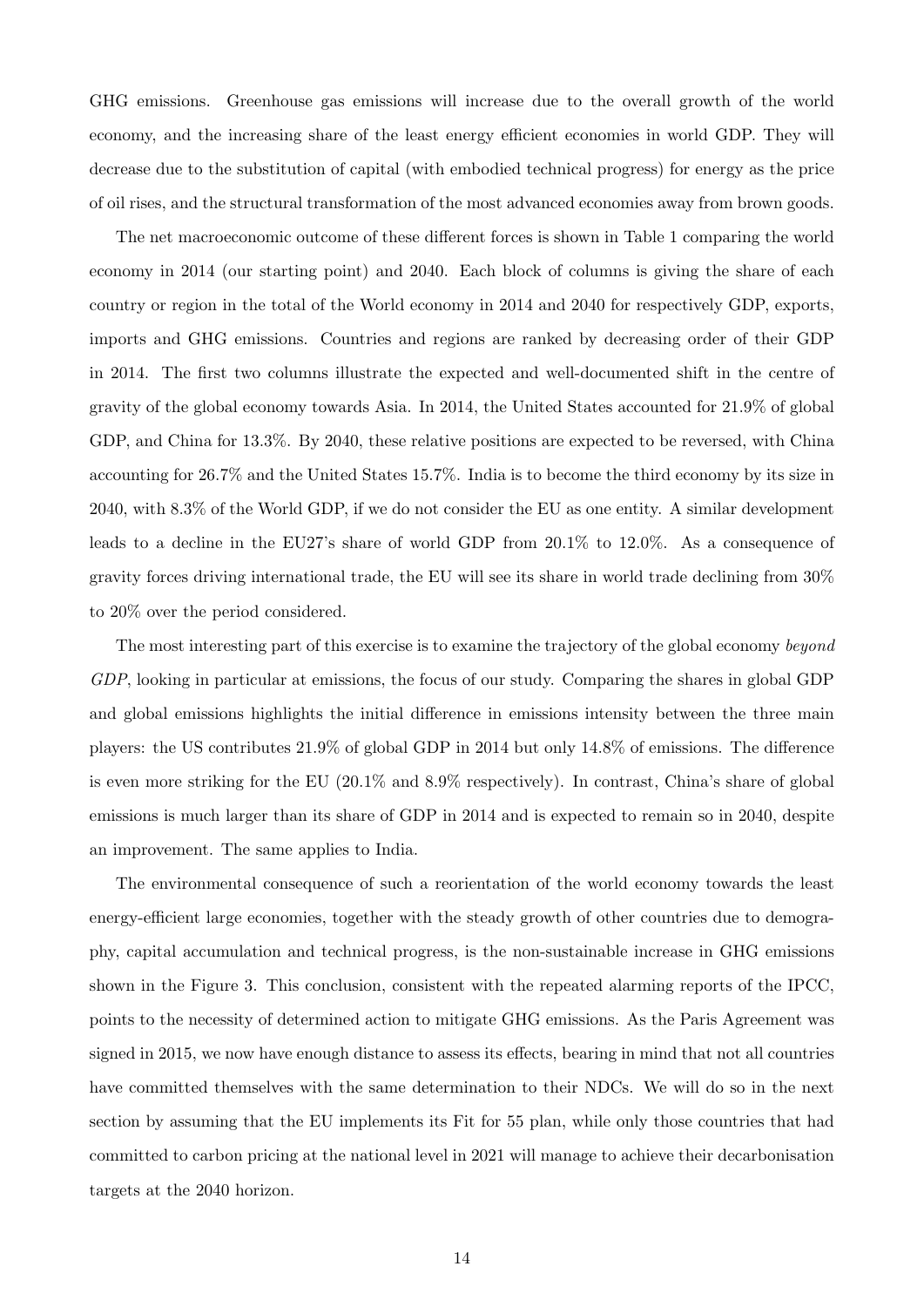<span id="page-14-0"></span>

| Region                                 | GDP     |         | Exports |           | Imports |         |      | Emissions |  |
|----------------------------------------|---------|---------|---------|-----------|---------|---------|------|-----------|--|
|                                        | 2014    | 2040    | 2014    | 2040      | 2014    | 2040    | 2014 | 2040      |  |
| United States                          | 21.9    | 15.7    | 9.5     | 7.8       | 12.0    | 11.7    | 14.8 | 10.5      |  |
| European Union 27                      | 20.1    | 12.0    | 30.1    | 21.2      | 29.4    | 20.3    | 8.9  | 4.8       |  |
| China                                  | 13.3    | 26.7    | 12.0    | 17.2      | 9.7     | 14.2    | 23.3 | 31.4      |  |
| Japan (NDC Absolute)                   | 5.9     | 3.5     | 4.2     | 3.3       | 4.4     | 2.9     | 2.7  | 1.4       |  |
| EFTA and UK (NDC Absolute)             | $5.4\,$ | $3.9\,$ | 5.9     | 4.8       | 6.3     | $5.5\,$ | 1.7  | 1.0       |  |
| Rest of MENA                           | $3.3\,$ | 3.8     | 4.1     | 3.6       | 3.8     | 4.5     | 5.2  | $4.2\,$   |  |
| Latin America (NDC Absolute)           | $3.2\,$ | 1.8     | 1.4     | 1.0       | 1.6     | 1.6     | 2.7  | 1.7       |  |
| Rest of Europe (NDC Absolute)          | 2.7     | 1.8     | 2.8     | 1.9       | 2.2     | 2.3     | 5.0  | 2.9       |  |
| India                                  | 2.6     | 8.3     | 2.0     | 8.5       | 2.4     | 4.5     | 7.2  | 16.6      |  |
| Asia (NDC BAU)                         | $2.3\,$ | $3.5\,$ | 3.4     | $5.5\,$   | 3.5     | 5.1     | 4.2  | 4.5       |  |
| Canada                                 | $2.3\,$ | 1.6     | $2.5\,$ | 1.9       | 2.7     | 2.4     | 1.8  | $1.2\,$   |  |
| Colombia and Mexico (NDC BAU)          | 2.1     | 1.9     | $2.0\,$ | $2.0\,$   | 2.4     | $2.3\,$ | 2.0  | 1.6       |  |
| Rest of Asia and Oceania               | 2.1     | 3.1     | 3.7     | 5.6       | 3.7     | 5.2     | 3.0  | $3.2\,$   |  |
| Middle East and North Africa (NDC BAU) | 1.9     | 1.5     | 3.1     | 2.4       | 2.7     | 3.3     | 3.4  | 2.7       |  |
| Australia                              | 1.8     | 1.4     | 1.4     | $1.2\,$   | 1.2     | 1.4     | 1.6  | $1.2\,$   |  |
| South Korea                            | 1.8     | 1.4     | 3.1     | 3.0       | 2.9     | 2.5     | 1.3  | 0.9       |  |
| Rest of America                        | 1.3     | 0.9     | 0.8     | 0.7       | 1.1     | 1.1     | 1.3  | 0.8       |  |
| Rest of SubSaharan Africa              | $1.2\,$ | 1.6     | 1.5     | $1.6\,$   | 1.5     | 2.2     | 3.4  | $\!3.3$   |  |
| SubSaharan Africa (NDC BAU)            | 1.1     | 2.0     | 0.7     | $\rm 0.9$ | 0.8     | $1.2\,$ | 1.8  | $2.3\,$   |  |
| Asia (NDC Intensity)                   | 0.9     | 0.9     | 2.7     | 3.0       | 2.6     | 2.9     | 0.9  | $0.8\,$   |  |
| Argentina                              | 0.7     | 0.5     | 0.4     | 0.4       | 0.4     | 0.4     | 0.8  | 0.6       |  |
| Kazakhstan and Ukraina (NDC Absolute)  | 0.5     | 0.4     | 0.7     | 0.7       | 0.6     | 0.6     | 1.5  | 1.1       |  |
| Others (NDC Absolute)                  | 0.5     | 0.5     | 0.6     | 0.5       | 0.7     | 0.7     | 0.4  | 0.3       |  |
| Latin America (NDC BAU)                | 0.4     | 0.5     | 0.3     | 0.4       | 0.4     | 0.5     | 0.5  | 0.5       |  |
| Chile                                  | 0.3     | 0.3     | 0.4     | 0.3       | 0.4     | 0.4     | 0.2  | 0.2       |  |
| New Zealand (NDC Absolute)             | 0.3     | 0.2     | 0.2     | $0.2\,$   | $0.2\,$ | 0.3     | 0.2  | $\rm 0.2$ |  |
| Rest of Europe                         | $0.2\,$ | 0.1     | 0.2     | 0.1       | 0.3     | 0.2     | 0.3  | 0.1       |  |

Table 1: Share of each region on World totals

Notes: Countries are ranked by decreasing contribution to the World GDP in 2014.

Source: MIRAGE-VA, calculations by the authors.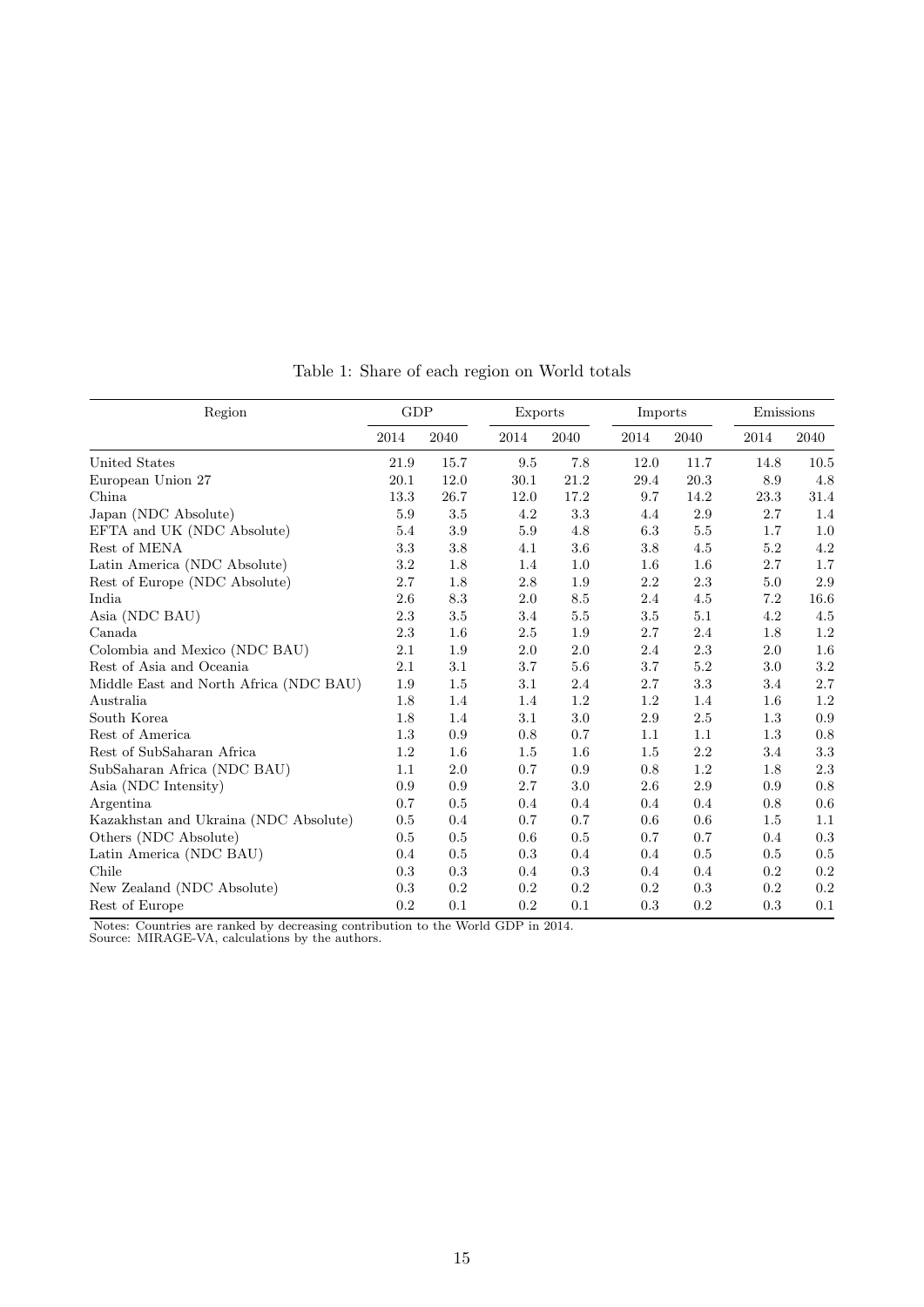<span id="page-15-0"></span>

Figure 3: World emissions of GHG in the BAU

## 4 A world with a non-cooperative climate policy

We now impose a tax on GHG emissions under the assumptions described above: all countries with a domestic carbon market in place by the end of 2021 are assumed to meet their NDCs, with the exception of China where the increase in carbon price and coverage is not sufficient. However, China is reducing its emissions in absolute terms, while at the same time increasing its economic size considerably over the period. Finally, the EU adopts the Fit for 55 package and thus reduces its emissions by 55% compared to 1990, introduces a CBAM and phases out free allowances.

World GDP in this simulation is 1.4% below the BAU. World emissions are 8.6% below the BAU.[21](#page-15-1) This elasticity equal to 6 quantifies the cost of mitigating emissions at the 2040 horizon with a semi-cooperative policy where not every participant fulfill its Paris commitments, provided that even achieving the Paris ambition would hardly put our planet on a trajectory compatible with the +1.5 degree Celsius target.

How the effort is shared among countries and regions is shown in Figure [4.](#page-16-0) The x axis shows the changes in the GDP wrt the baseline at the 2040 horizon for each country or region. The y axis does

<span id="page-15-1"></span> $21$ See Figure [A1](#page-25-0) in Appendix [A.2](#page-25-1)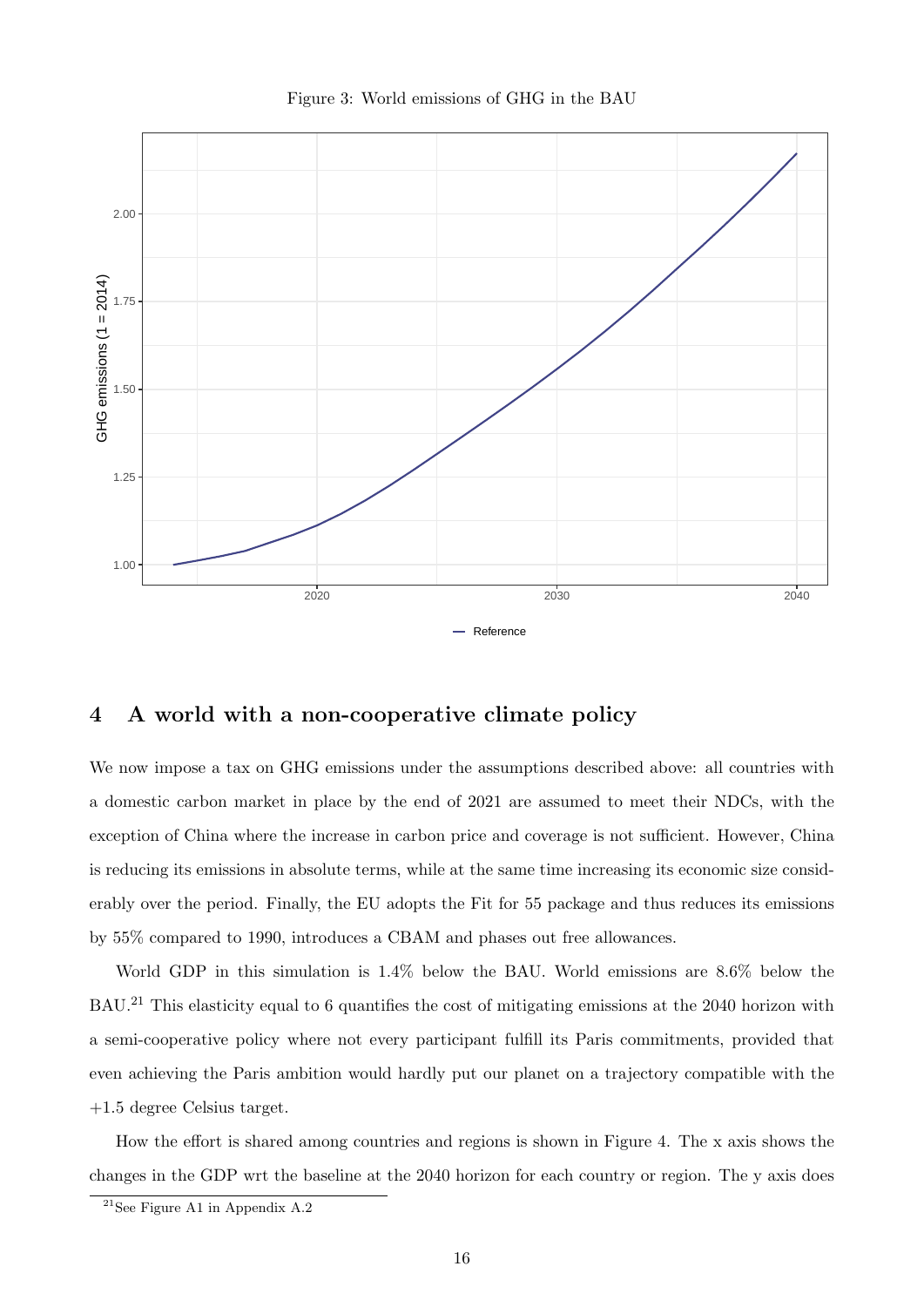the same for emissions. The scatter plot delimits four quadrants corresponding to countries reducing their emissions at the cost of GDP losses (South-West), countries increasing their emissions while enduring GDP losses, and vice versa. We also plot the first diagonal. The figure is populated with two groups of countries and a couple of outliers.

Figure 4: Impact on GDP and GHG emissions: percentage change wrt the BAU in 2040

<span id="page-16-0"></span>

The first group corresponds to countries bearing the cost of their participation to the preservation of climate. China is the first in the list by its economic size, if not by the reduction in emissions. New Zealand is the opposite example of a small country managing to dramatically curb its emissions. The EU is in an intermediate situation.<sup>[22](#page-16-1)</sup> Korea and Japan are reducing their emissions in the same proportion as the EU, but at a much higher economic cost.

The second group of countries does not participate in the effort, although the economic benefits of non-participation are undermined by the reduced demand from participating countries. The most significant example of this result is the United States, which is penalised here by our extreme modelling choice that only countries with a nation-wide carbon market will be able to meet their commitments.

<span id="page-16-1"></span><sup>&</sup>lt;sup>22</sup>One can get a sense of the effort required for Europe by looking at the price of emission quotas on the ETS market from 2014 on, and of the cumulation of the carbon tax and shadow price of regulations on the rest of the EU economy. This is shown in Figure [A2i](#page-26-0)n the Appendix [A.2.](#page-25-1) For ETS allowances, the price reaches 275 euros at the horizon of 2030 set by the Fit for 55 package.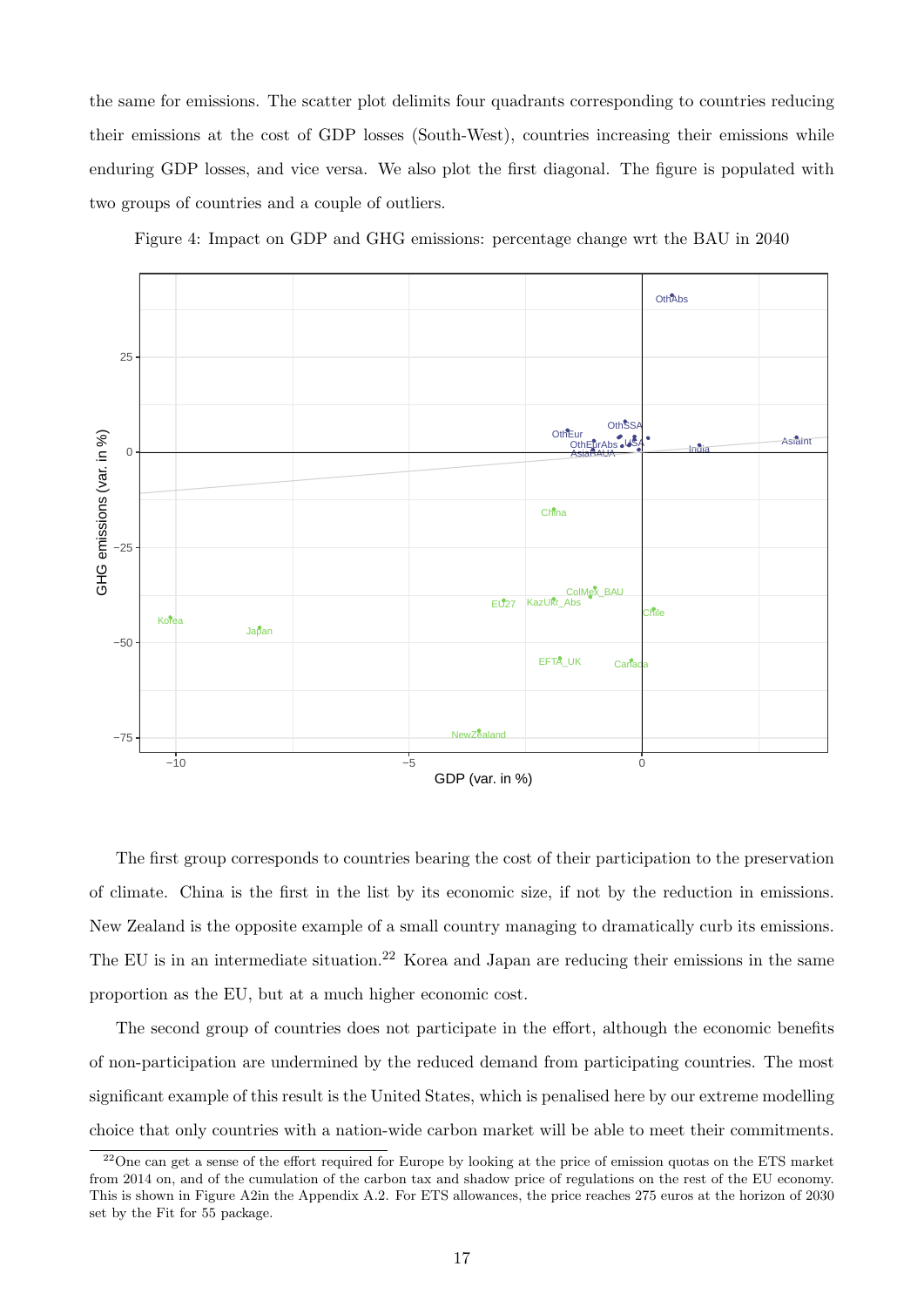Lastly, the main outlier is India. This country benefits from the actions of other countries, mainly due to leakage, and increases its emissions in proportion to its GDP. An example of such benefit from leakage is the 12.9% increase in the Indian value added for Chemicals, contrasting with a -19.0% decrease in Korea and a 35% increase in Indian exports of chemical products to Korea.

Such different macroeconomic outcomes are driven by strong adjustments at the sectoral level. This is illustrated for the EU in Figure [5](#page-18-0) for the EU and in Figure [6](#page-18-1) for India. The contrast between the two figures, with the exception of the value added in call that declines in both countries, is striking.

However, this is only part of the adjustment that is taking place in participating and nonparticipating countries. Brown industries affected by carbon pricing or regulations are changing their production techniques to become less emitting. As shown in Figure [7](#page-19-0) emissions (direct and indirect) of the brown sectors are reduced by far more than their value added, which indicates that the declining industries are also reducing their emission intensity. For example, the chemical industry reduces its value added by 25%, but its emissions by 55%. On the other hand, if we consider India in Figure [8,](#page-19-1) the 12.5% increase in the value added of the chemical sector is accompanied by the same increase in emissions from this sector. Thus, the gap in the emissions intensity of the chemical sector between the EU and India is widening as the EU implements its Fit for 55 package, which contributes to the leakage of this policy.<sup>[23](#page-17-0)</sup>

<span id="page-17-0"></span><sup>&</sup>lt;sup>23</sup>Additional results for Japan and Australia are shown in Appendix [A.2,](#page-25-1) respectively in Figures [A3](#page-27-0) and [A4.](#page-28-0)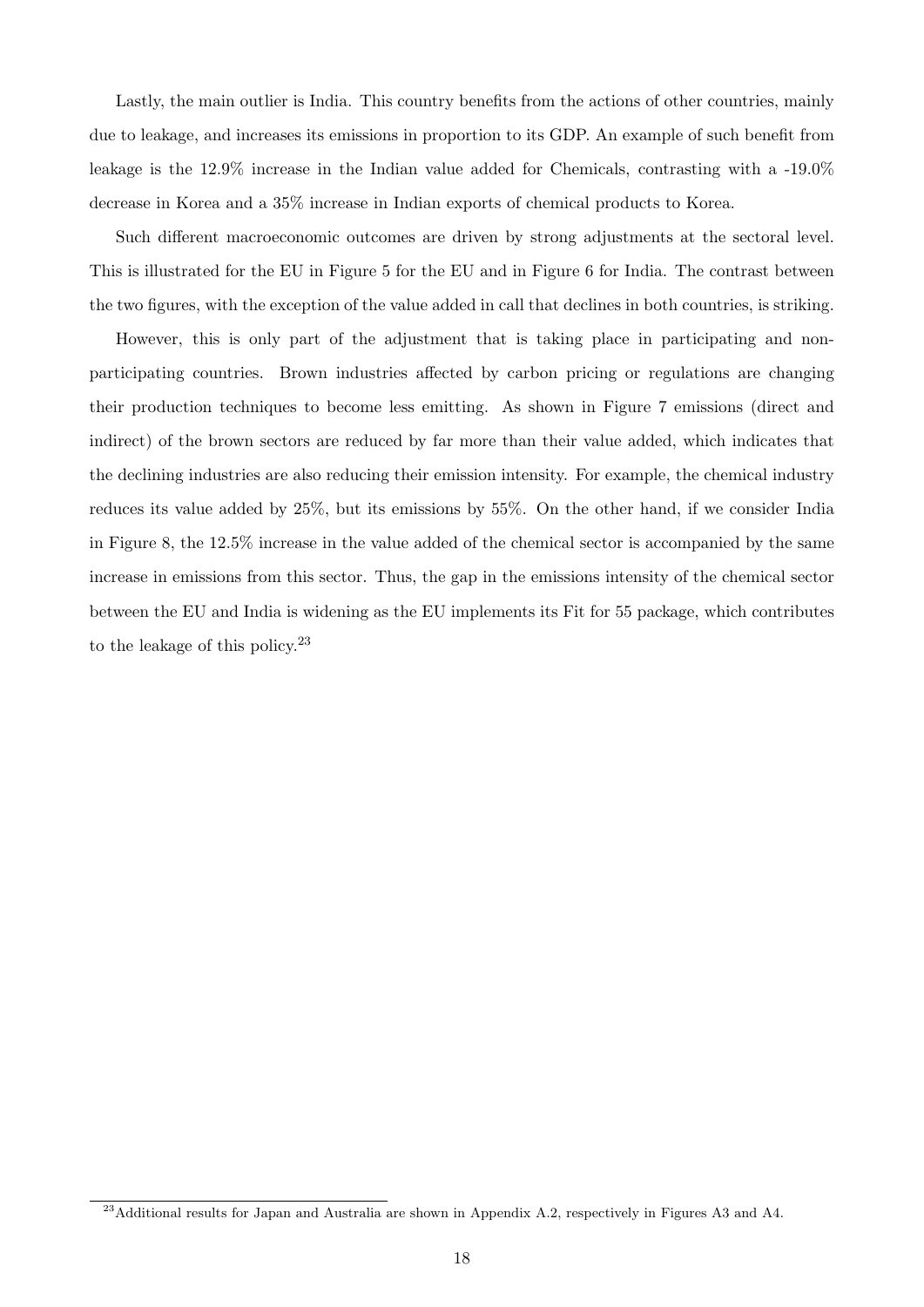

<span id="page-18-0"></span>Figure 5: Impact on sectoral VA in the EU, percentage change wrt the BAU in 2040

Note: Only changes above one percentage point are represented.

<span id="page-18-1"></span>Figure 6: Impact on sectoral VA in India, percentage change wrt the BAU in 2040



Note: Only changes above one percentage point are represented.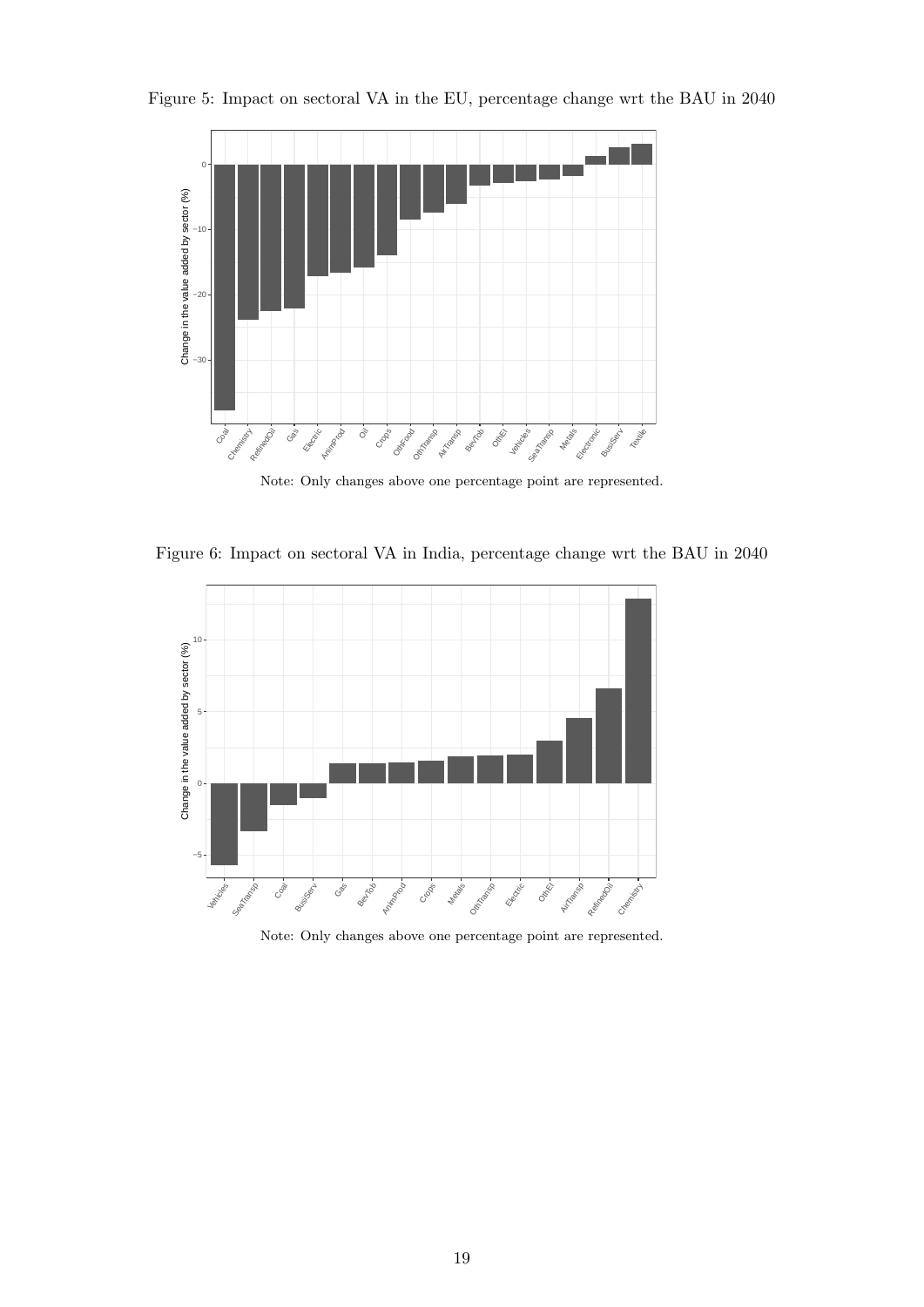<span id="page-19-0"></span>



Note: Only changes above one percentage point are represented.

<span id="page-19-1"></span>Figure 8: Impact on sectoral VA and emissions in India, percentage change wrt the BAU in 2040



Note: Only changes above one percentage point are represented.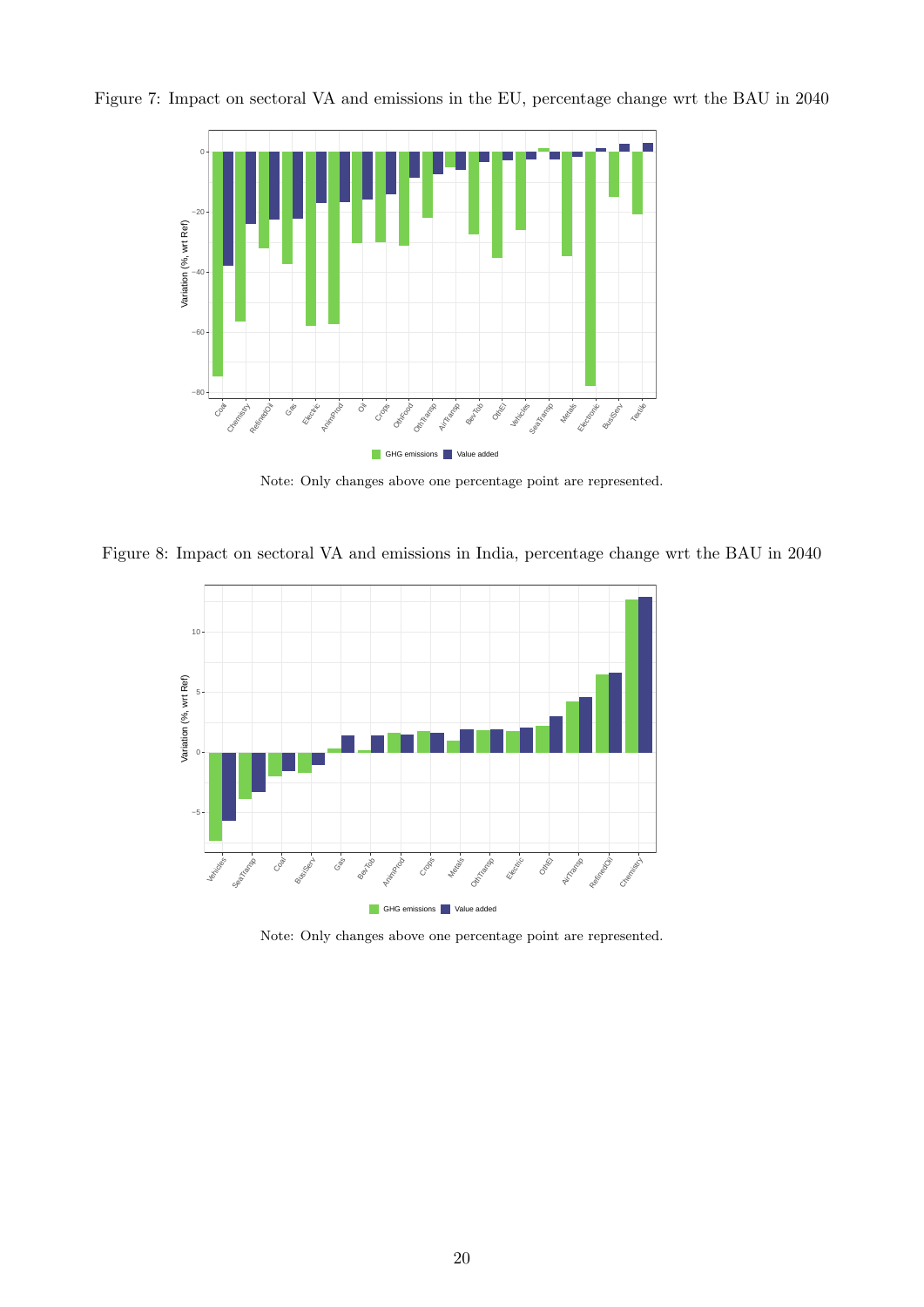## 5 Conclusion

In order to quantitatively assess the economic and environmental consequences to be expected from a non-cooperative World after the Paris Agreement, we combine a macroeconomic growth model including labour, capital and energy with a global and sectoral dynamic general equilibrium model. Our (unsustainable) baseline scenario is driven by demographics, capital accumulation, technical progress and energy efficiency, in a BAU situation where the trends observed in the past are extended. Against this baseline, we quantify a scenario of incomplete implementation of the COP26 NDCs, combined with an implementation of the Fit for 55 package, including a gradual introduction of a CBAM and a phasing out of free allowances on the ETS.

The outcome in 2040 is clear. Firstly, the reduction in emissions is too limited at the global level to achieve the climate-friendly reduction target. This means that the participation of all countries in the effort is indispensable. Secondly, the countries involved in preserving this global public good bear a high cost in terms of GDP because of leakage. Finally, with few exceptions, non-participating countries hardly benefit from leakage because demand in participating countries collapses. But nonparticipating countries will not bear the cost of reducing their emissions either. This set of results characterises a well-known cooperation problem: each country engaged in reducing its emissions bears a significant economic cost, especially in brown industries, while its action does not reduce global emissions sufficiently to avert the gloomy climate outlook, due to lack of participation. This provides no incentive for other countries to participate.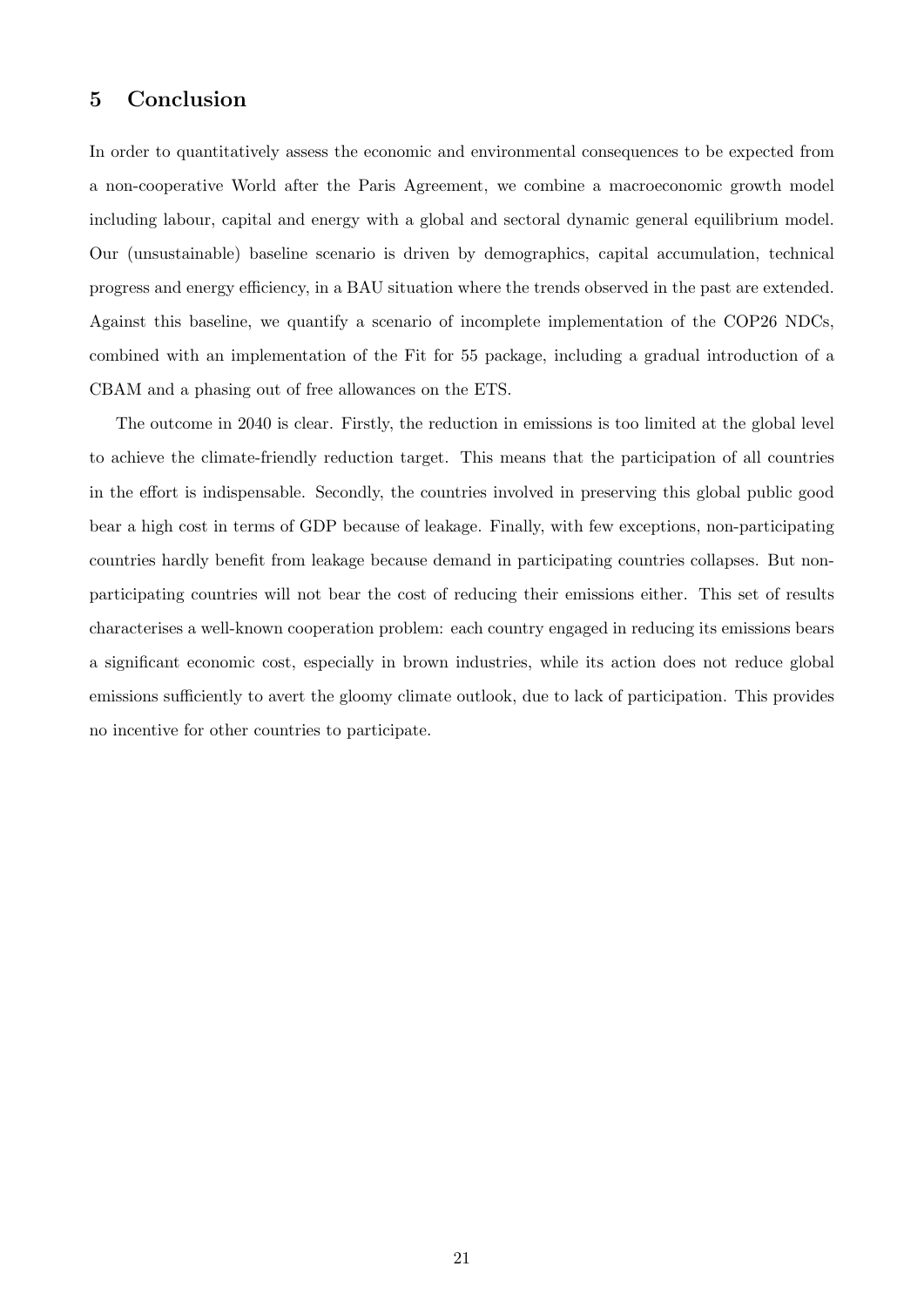## Bibliography

- <span id="page-21-5"></span>Barro, R. J. & Sala-i Martin, X. (2004), Economic Growth, MIT Press, Cambridge, Massachussets, USA.
- <span id="page-21-2"></span>Bellora, C. & Fouré, J.  $(2019)$ , Trade, global value chains and the Paris Agreement. mimeo.
- <span id="page-21-4"></span>Cette, G., Lecat, R. & Ly-Marin, C. (2017), 'Long-term growth and productivity projections in advanced countries', *OECD Journal: Economic Studies*  $2016(1)$ ,  $71 - 90$ .
- <span id="page-21-11"></span>Decreux, Y. & Valin, H. (2007), MIRAGE, updated version of the model for trade policy analysis: focus on agriculture and dynamics, Technical report, CEPII working paper 2007-15.
- <span id="page-21-8"></span>Dellink, R., Chateau, J., Lanzi, E. & Magné, B. (2017), 'Long-term economic growth projections in the Shared Socioeconomic Pathways', Global Environmental Change 42, 200–214.
- <span id="page-21-3"></span>Duval, R. & de la Maisonneuve, C. (2010), 'Long-run growth scenarios for the world economy', Journal of Policy Modeling  $32(1)$ , 64–80.
- <span id="page-21-6"></span>Easterly, W. & Levine, R. (2001), 'What have we learned from a decade of empirical research on growth? It's Not Factor Accumulation: Stylized Facts and Growth Models', The World Bank Economic Review 15(2), 177–219.
- <span id="page-21-9"></span>Feldstein, M. & Horioka, C. (1980), 'Domestic Saving and International Capital Flows', Economic Journal 90(358), 314–329.

URL: https://ideas.repec.org/a/ecj/econjl/v90y1980i358p314-29.html

- <span id="page-21-7"></span>Fontagné, L., Fouré, J. & Keck, A. (2017), 'Simulating world trade in the decades ahead: driving forces and policy implications', The World Economy 40(1), 36–55.
- <span id="page-21-10"></span>Fontagné, L., Fouré, J. & Ramos, M. P. (2013), MIRAGE-e: A general equilibrium long-term path of the world economy, Working Paper 2013-39, CEPII.
- <span id="page-21-12"></span>Fontagné, L., Guimbard, H. & Orefice, G. (2022), 'Tariff-based product-level trade elasticities', Journal of International Economics 137, 103593.
- <span id="page-21-1"></span>Fontagn´e, L., Perego, E. & Santoni, G. (2021), Mage 3.1: Long-term macroeconomic projections of the world economy, Technical report.
- <span id="page-21-0"></span>Fouré, J., Bénassy-Quéré, A. & Fontagné, L. (2013), 'Modelling the world economy at the 2050 horizon', *Economics of Transition* 21(4), 617–654.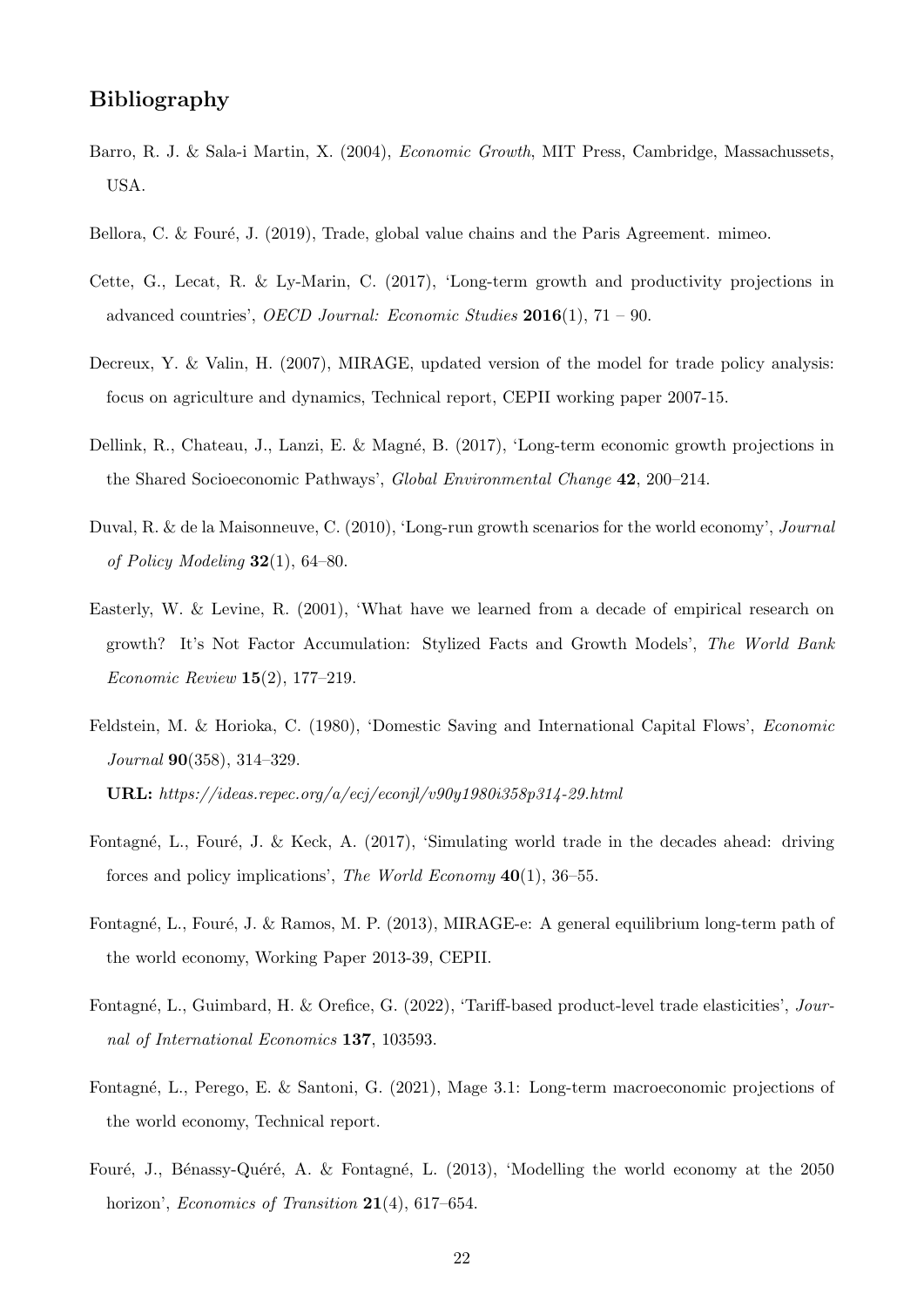- <span id="page-22-6"></span>Hyman, R. C., Reilly, J. M., Babiker, M. H., De Masin, A. & Jacoby, H. D. (2003), 'Modeling non-CO<sup>2</sup> greenhouse gas abatement', Environmental Modeling & Assessment 8, 175–186.
- <span id="page-22-0"></span>IPCC (2022), Climate change 2022: Impacts, adaptation and vulnerability. ipcc sixth assessment report, Technical report, Intergovernmental Panel on Climate Change.
- <span id="page-22-1"></span>Johansson, Å., Guillemette, Y., Murtin, F., Turner, D., Nicoletti, G., de la Maisonneuve, C., Bagnoli, P., Bousquet, G. & Spinelli, F. (2013), 'Long-term growth scenarios'.
- <span id="page-22-4"></span>Masson, P. R., Bayoumi, T. & Samiei, H. (1998), 'International Evidence on the Determinants of Private Saving', World Bank Economic Review 12(3), 483–501. URL: https://ideas.repec.org/a/oup/wbecrv/v12y1998i3p483-501.html
- <span id="page-22-5"></span>Nelson, R. R. & Phelps, E. S. (1966), 'Investment in humans, technological diffusion, and economic growth', The American economic review  $56(1/2)$ , 69–75.
- <span id="page-22-3"></span>Paltsev, S., Reilly, J. M., Jacoby, H. D., Eckaus, R. S., McFarland, J. R., Sarofim, M. C., Asadoorian, M. O. & Babiker, M. H. (2005), The MIT emissions prediction and policy analysis (EPPA) model: version 4, Technical report, MIT Joint Program on the Science and Policy of Global Change.
- <span id="page-22-2"></span>van der Werf, E. (2008), 'Production functions for climate policy modeling: An empirical analysis', Energy Economics  $30(6)$ , 2964–2979. Technological Change and the Environment. URL: https://www.sciencedirect.com/science/article/pii/S0140988308000820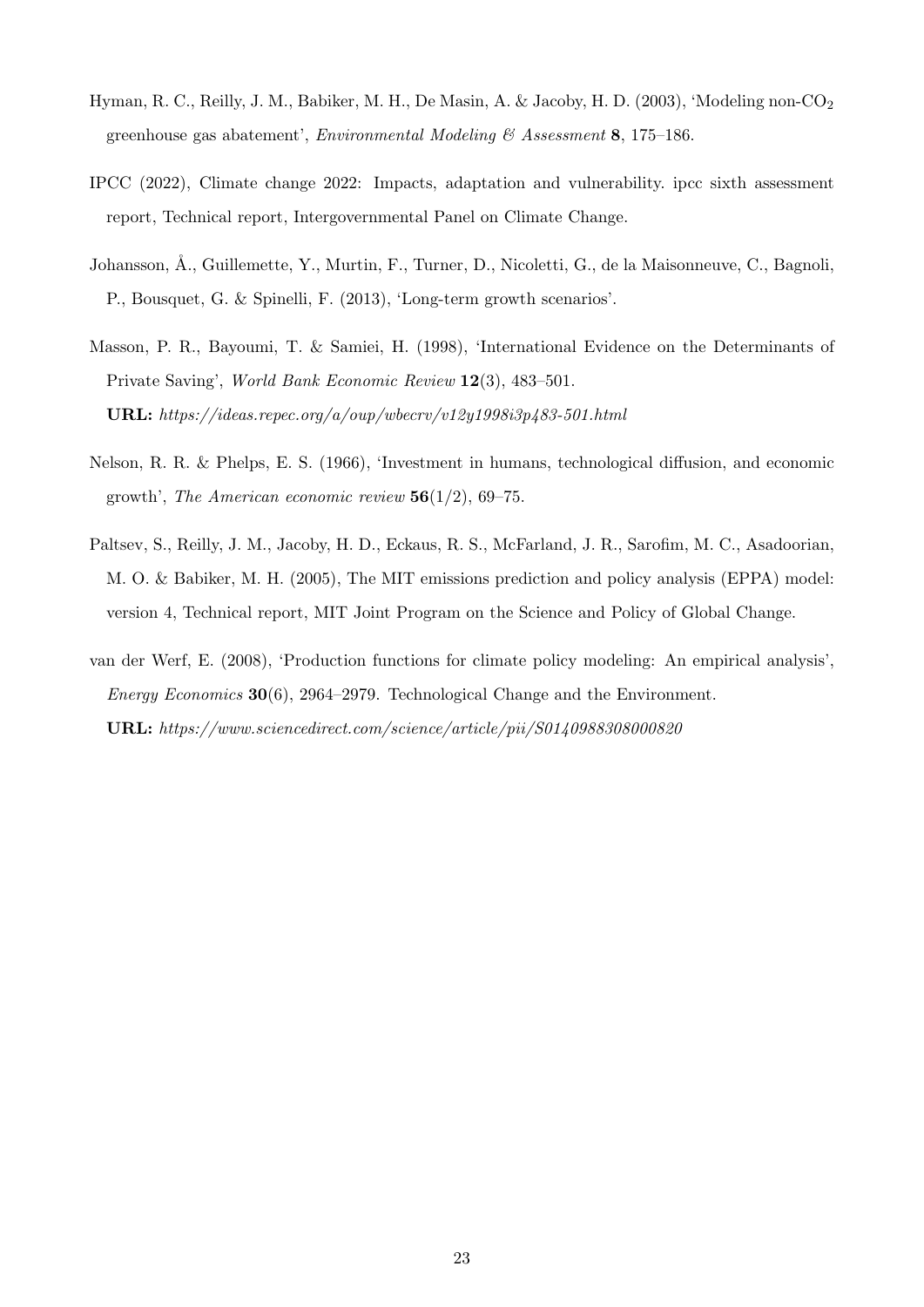# A Appendix

## A.1 The regional and sectoral aggregation

We report below the aggregation retained to move from the 147 regions and 65 sectors of the GTAP

<span id="page-23-0"></span>10.1 MRIO database to the 27 regions and 23 sectors of our simulations.

|  | Table A1: Regional aggregation |
|--|--------------------------------|
|  |                                |

| <b>MIRAGE</b>                          | Aggreg. code                 | GTAP region                             |
|----------------------------------------|------------------------------|-----------------------------------------|
| Argentina                              | Argentina                    | ARG                                     |
| Asia (NDC BAU)                         | AsiaBAUA                     | BGD, IDN, LKA, MNG, THA, VNM            |
| Asia (NDC Intensity)                   | AsiaInt                      | MYS, SGP                                |
| Australia                              | Australia                    | AUS                                     |
| Canada                                 | Canada                       | CAN                                     |
| Chile                                  | Chile                        | <b>CHL</b>                              |
| China                                  | China                        | <b>CHN</b>                              |
| Colombia and Mexico (NDC BAU)          | $\operatorname{ColMex\_BAU}$ | COL, MEX                                |
| EFTA and UK (NDC Absolute)             | $\operatorname{EFTA\_UK}$    | CHE, GBR, NOR, XEF                      |
| European Union 27                      | EU27                         | AUT, BEL, BGR, CYP, CZE, DEU, DNK, ESP, |
|                                        |                              | EST, FIN, FRA, GRC, HRV, HUN, IRL, ITA, |
|                                        |                              | LTU, LUX, LVA, MLT, NLD, POL, PRT, ROU, |
|                                        |                              | SVK, SVN, SWE                           |
| India                                  | India                        | <b>IND</b>                              |
| Japan (NDC Absolute)                   | Japan                        | $_{\rm JPN}$                            |
| Kazakhstan and Ukraine (NDC Absolute)  | KazUkr_Abs                   | KAZ, UKR                                |
| Latin America (NDC Absolute)           | LACAbs                       | BRA, CRI, GTM                           |
| Latin America (NDC BAU)                | <b>LACBAUA</b>               | ECU, JAM, PER, PRY                      |
| Middle East and North Africa (NDC BAU) | MENABAUA                     | GEO, IRN, JOR, KGZ, MAR, ARE, KWT, LBN, |
|                                        |                              | OMN, QAT                                |
| NewZealand (NDC Absolute)              | NewZealand                   | ${\rm NZL}$                             |
| Others (NDC Absolute)                  | OthAbs                       | AZE, ISR, TUN                           |
| Rest of America                        | OthAm                        | BOL, DOM, HND, NIC, PAN, PRI, SLV, TTO, |
|                                        |                              | URY, VEN, XCA, XCB, XNA, XSM            |
| Rest of Asia and Oceania               | OthAsiaOce                   | BRN, HKG, KHM, LAO, NPL, PAK, PHL,      |
|                                        |                              | TWN, XEA, XOC, XSA, XSE, XTW            |
| Rest of Europe                         | OthEur                       | ALB, XER, SRB                           |
| Rest of Europe (NDC Absolute)          | OthEurAbs                    | RUS, BLR, XEE                           |
| Rest of MENA                           | OthMENA                      | ARM, BHR, EGY, IRQ, PSE, SAU, SYR, TJK, |
|                                        |                              | TUR, XNF, XSU, XWS                      |
| Rest of SubSaharan Africa              | OthSSA                       | BWA, CIV, MDG, MOZ, SDN, TZA, XAC, XCF, |
|                                        |                              | XEC, XSC, XWF, ZAF, ZMB, ZWE, GHA       |
| South Korea                            | Korea                        | <b>KOR</b>                              |
| SubSaharan Africa (NDC BAU)            | <b>SSABAUA</b>               | CMR, ETH, GIN, KEN, MUS, MWI, RWA, TGO, |
|                                        |                              | BEN, BFA, NAM, NGA, SEN, UGA            |
| United States                          | <b>USA</b>                   | <b>USA</b>                              |

Notes: Countries in bold characters in the first column conform their emissions to their NDCs; specific treatment for China detailed in the text. The Aggregation code column reports the short names used during the simulations. These names may be used in some figures and tables of the paper.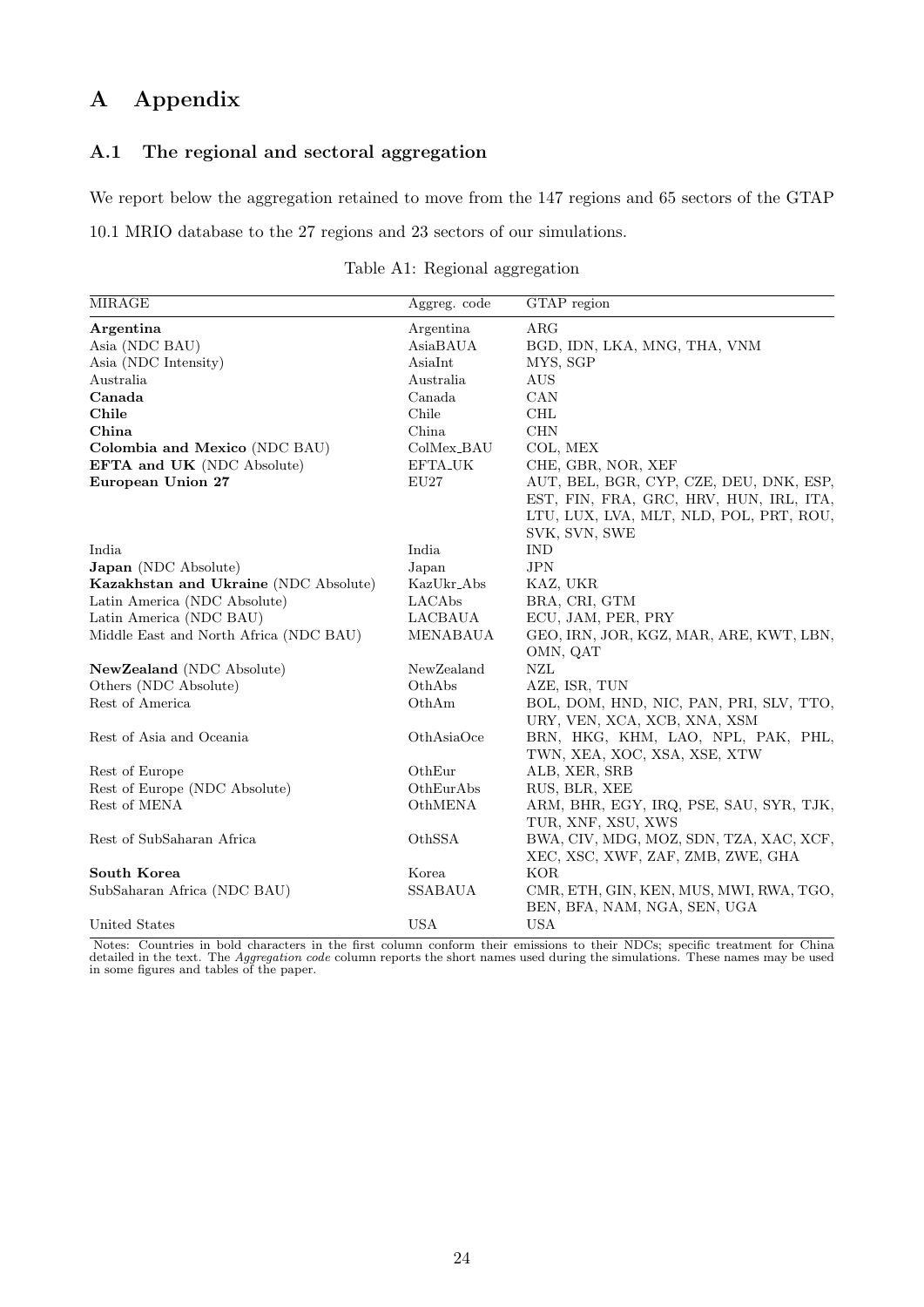|  |  | Table A2: Sectoral aggregation |
|--|--|--------------------------------|
|--|--|--------------------------------|

<span id="page-24-0"></span>

| MIRAGE                              | Aggreg. code    | GTAP sector                            |
|-------------------------------------|-----------------|----------------------------------------|
| Air transp.                         | AirTransp       | atp                                    |
| Beverages and tobacco               | BevTob          | $b_t$                                  |
| Cattle and other animal productions | AnimProd        | ctl, oap, rmk, wol, fsh, cmt, omt, mil |
| Chemistry                           | Chemistry       | chm, bph                               |
| Coal                                | Coal            | coa                                    |
| Crops                               | Crops           | pdr, wht, gro, v_f, osd, c_b, pfb, ocr |
| Electricity (incl. distribution)    | Electric        | $_{\rm ely}$                           |
| Electronics                         | Vehicles        | mvh, otn                               |
| Forestry                            | Forestry        | frs                                    |
| $\operatorname{Gas}$                | Gas             | gas, gdt                               |
| Metal products                      | Metals          | $i_s$ , nfm, fmp                       |
| Oil                                 | Oil             | oil                                    |
| Oth. transp.                        | OthTransp       | otp, whs                               |
| Other food products                 | OthFood         | vol, pcr, sgr, ofd                     |
| Other manuf. - energy intensive     | OthEI           | ppp, nmm                               |
| Other manufactured products         | OthManuf        | lum, rpp, ome, omf                     |
| Other primary products              | OthPrimary      | oxt                                    |
| Other services                      | OthServ         | wtr, cns, afs, ros, osg, edu, hht, dwe |
| Refined oil                         | RefinedOil      | $p_{\text{-}C}$                        |
| Services to businesses              | <b>BusiServ</b> | trd, cmn, ofi, ins, rsa, obs           |
| Textile                             | Textile         | tex, wap, lea                          |
| Vehicles                            | Electronic      | ele, eeq                               |
| Water transp.                       | SeaTransp       | wtp                                    |

Notes: The *Aggregation code* column reports the short names used during the simulations. These names may be used in some figures and tables of the paper. In the simulations, the ETS covers the sectors marked in bold. Taking the sectors in GTAP 10.1 as the basic blocks of our aggregation, the sectors covered by the ETS have been identified based on the list of sectors and activities reported in the Annex I of the Directive 2003/87/EC of the European Parliament and of the Council and in the Annex of the Commission Delegated Decision 2019/708. The Directive lists the activities covered by the ETS and the Decision supplements the Directive with the list of the sectors deemed at risk of carbon leakage.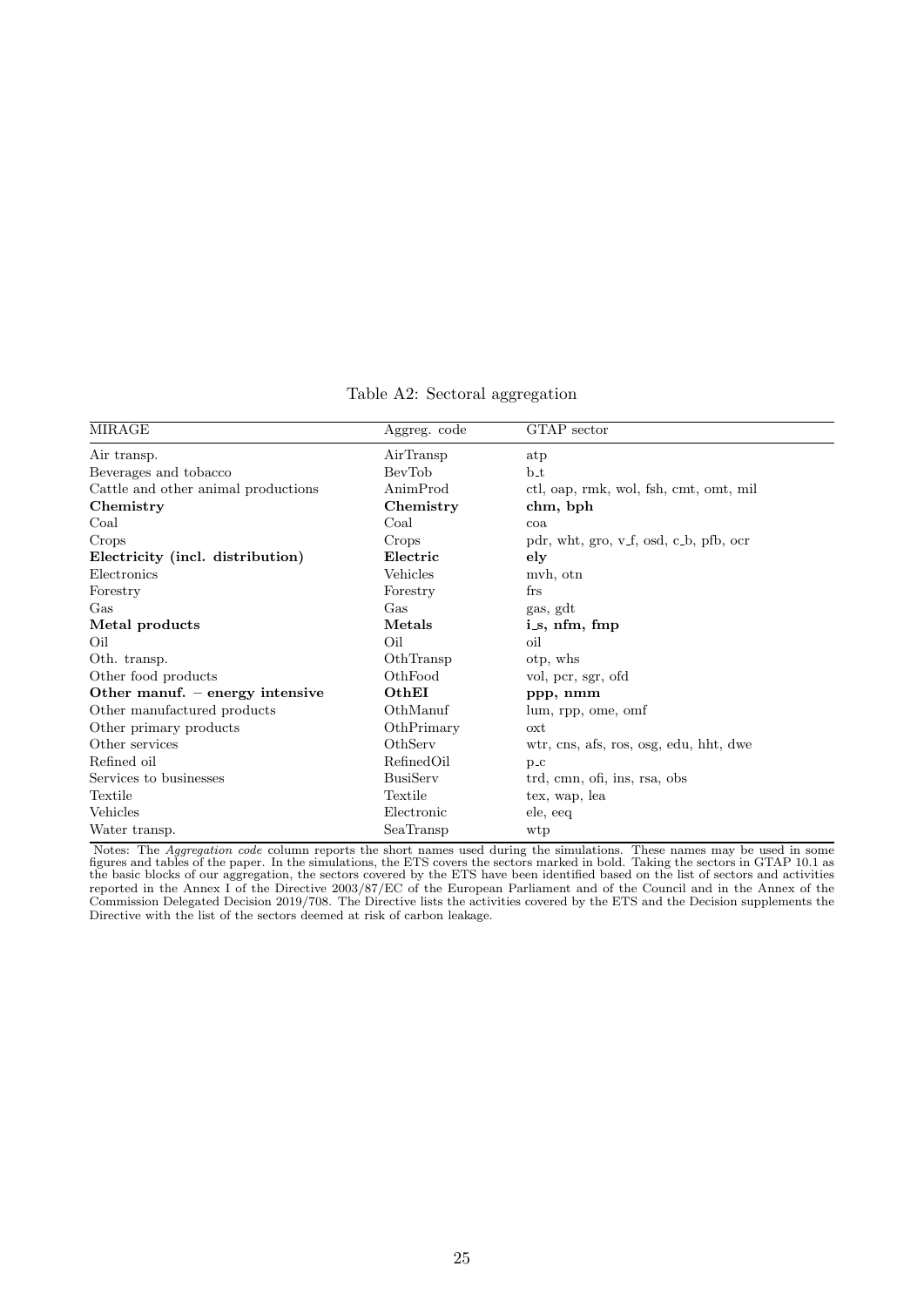## <span id="page-25-1"></span><span id="page-25-0"></span>A.2 Additional results



Figure A1: World emissions, BAU and scenario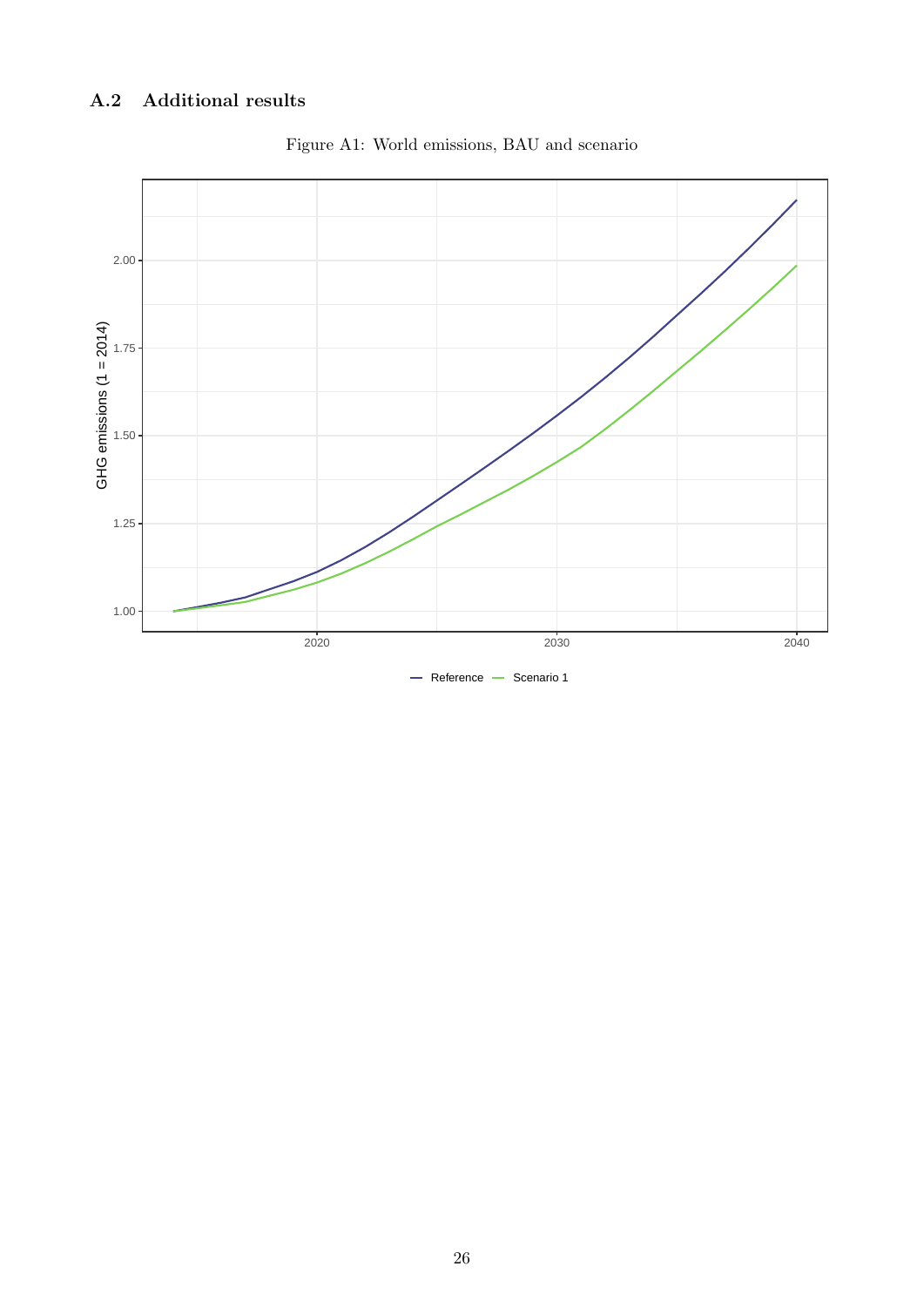

<span id="page-26-0"></span>Figure A2: Evolution of the price of EU ETS allowances and of the carbon tax and shadow price of regulations within the rest of the EU economy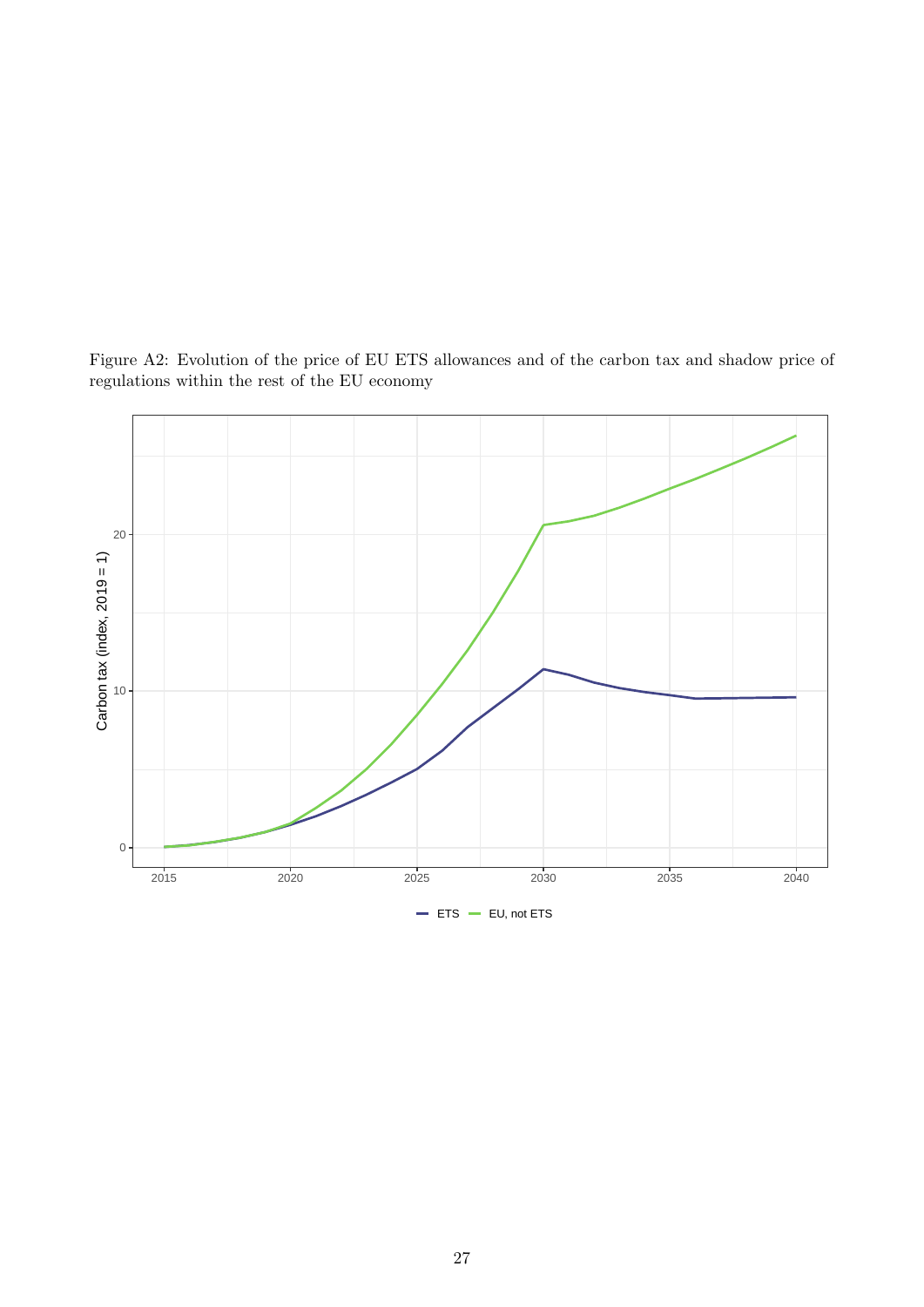<span id="page-27-0"></span>

Figure A3: Impact on sectoral VA in Japan, percentage change wrt the BAU in 2040